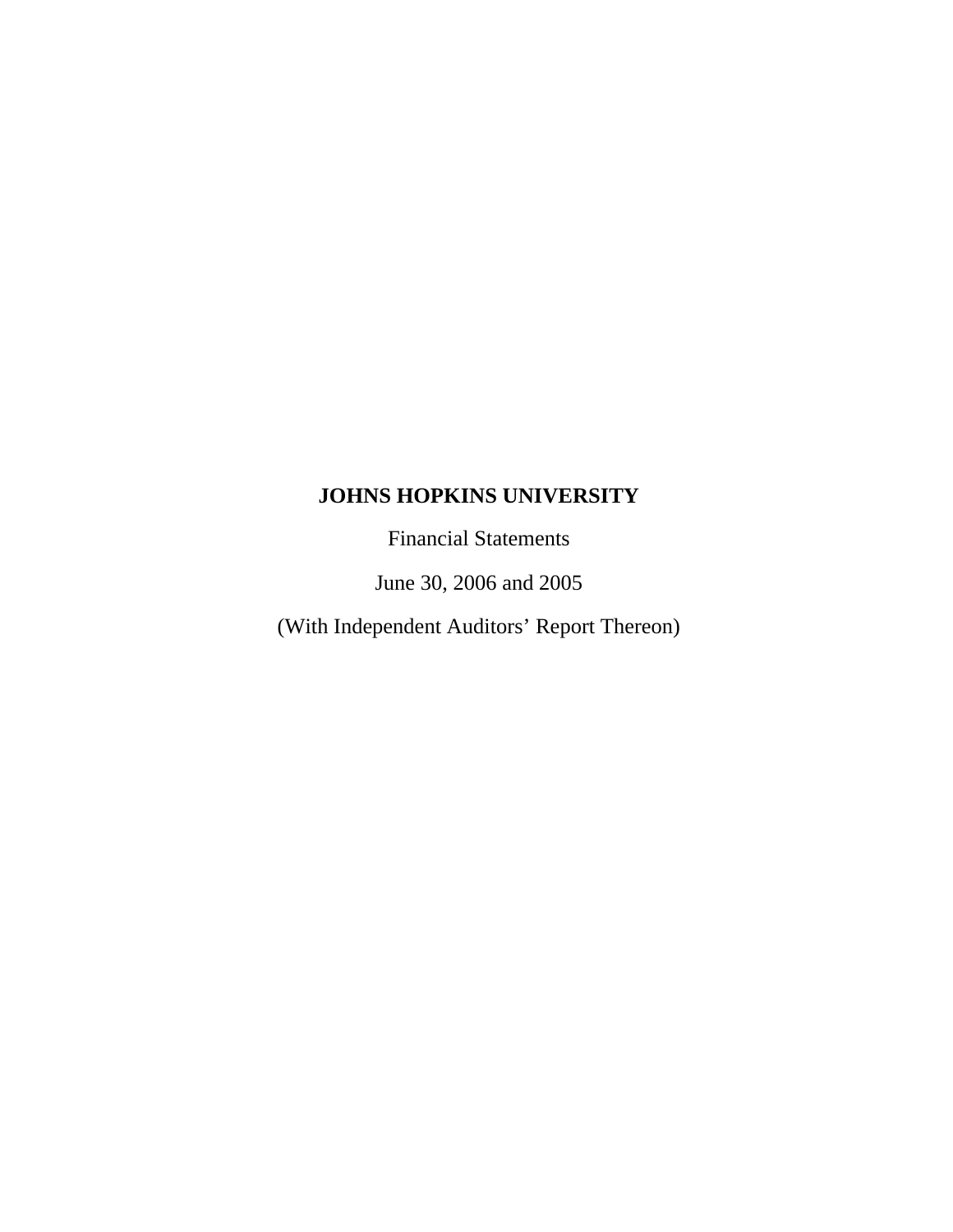

**KPMG LLP** 111 South Calvert Street Baltimore, MD 21202

#### **Independent Auditors' Report**

The Board of Trustees The Johns Hopkins University:

We have audited the accompanying balance sheets of The Johns Hopkins University as of June 30, 2006 and 2005, and the related statements of activities and cash flows for the years then ended. These financial statements are the responsibility of the University's management. Our responsibility is to express an opinion on these financial statements based on our audits.

We conducted our audits in accordance with auditing standards generally accepted in the United States of America. Those standards require that we plan and perform the audit to obtain reasonable assurance about whether the financial statements are free of material misstatement. An audit includes consideration of internal control over financial reporting as a basis for designing audit procedures that are appropriate in the circumstances, but not for the purpose of expressing an opinion on the effectiveness of the University's internal control over financial reporting. Accordingly, we express no such opinion. An audit also includes examining, on a test basis, evidence supporting the amounts and disclosures in the financial statements. assessing the accounting principles used and significant estimates made by management, as well as evaluating the overall financial statement presentation. We believe that our audits provide a reasonable basis for our opinion.

In our opinion, the financial statements referred to above present fairly, in all material respects, the financial position of The Johns Hopkins University as of June 30, 2006 and 2005, and the changes in its net assets and its cash flows for the years then ended in conformity with U.S. generally accepted accounting principles.

KPMG LLP

October 18, 2006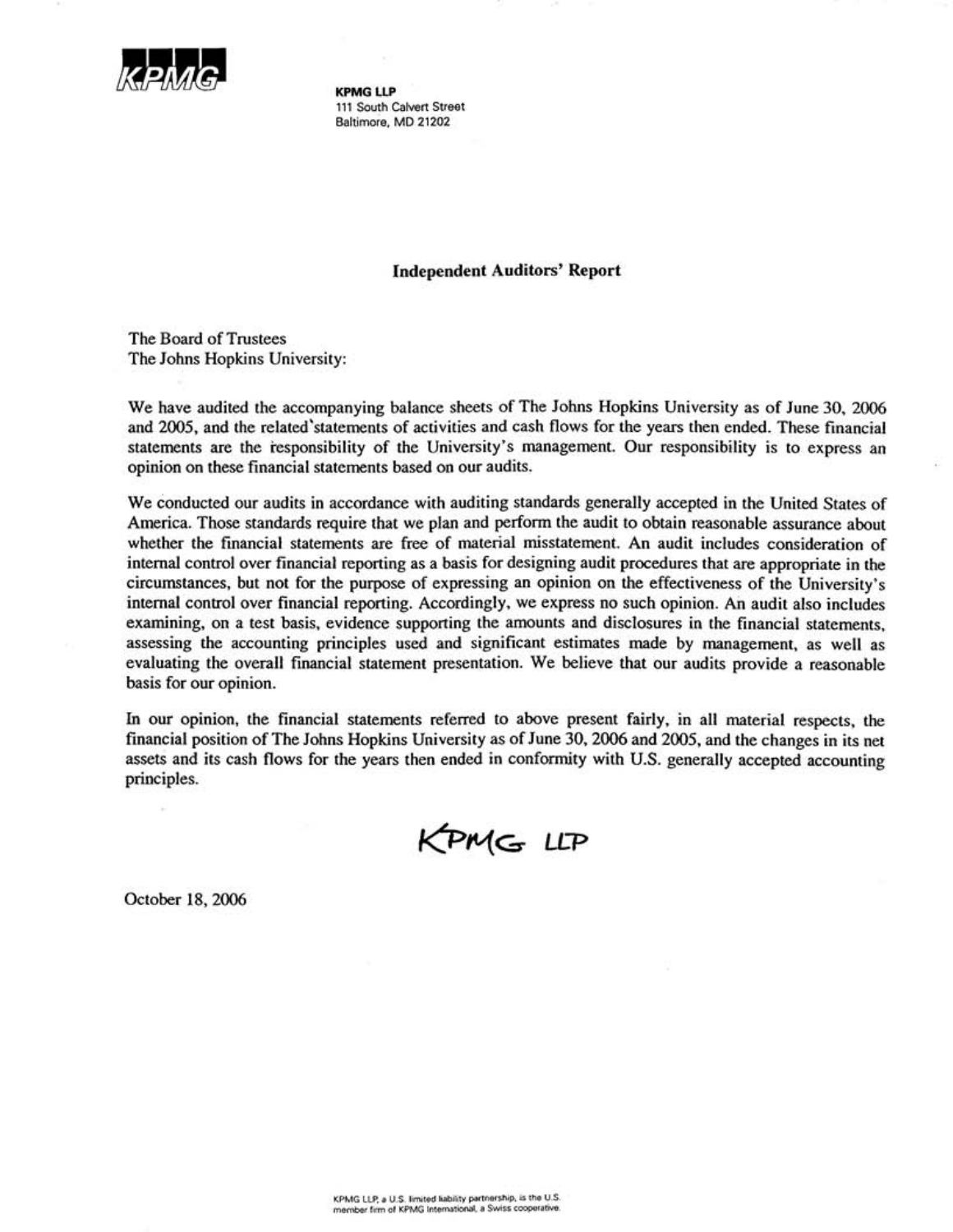Balance Sheets

June 30, 2006 and 2005

(In thousands)

| <b>Assets</b>                                                                                                                                                                                                                                                                                                                       |    | 2006                                                                                             | 2005                                                                                            |
|-------------------------------------------------------------------------------------------------------------------------------------------------------------------------------------------------------------------------------------------------------------------------------------------------------------------------------------|----|--------------------------------------------------------------------------------------------------|-------------------------------------------------------------------------------------------------|
| Cash and cash equivalents<br>Accounts receivable, net<br>Contributions receivable, net<br>Prepaid expenses, deferred charges and other assets<br>Student loans receivable, net<br>Deposits with bond trustees<br>Investments<br>Investment in property and equipment, net<br>Interests in trusts and endowment funds held by others | \$ | 168,263<br>332,437<br>128,987<br>67,048<br>30,590<br>10,260<br>3,041,117<br>1,624,076<br>108,018 | 143,858<br>319,892<br>153,136<br>81,873<br>32,233<br>72,518<br>2,882,906<br>1,430,575<br>92,509 |
| Total assets                                                                                                                                                                                                                                                                                                                        | S  | 5,510,796                                                                                        | 5,209,500                                                                                       |
| <b>Liabilities and Net Assets</b>                                                                                                                                                                                                                                                                                                   |    |                                                                                                  |                                                                                                 |
| Accounts payable and accrued expenses<br>Deferred revenues and other liabilities<br>Payables and deferred revenues under split interest agreements<br>Debt<br>Obligations under deferred compensation agreements and other<br>long-term liabilities<br>Endowment and similar funds held for purposes of Johns Hopkins<br>Hospital   | \$ | 318,050<br>240,925<br>79,116<br>951,836<br>187,354<br>69,491                                     | 301,032<br>246,992<br>75,454<br>928,484<br>194,112<br>65,464                                    |
| <b>Total liabilities</b>                                                                                                                                                                                                                                                                                                            |    | 1,846,772                                                                                        | 1,811,538                                                                                       |
| Net assets:<br>Unrestricted<br>Temporarily restricted<br>Permanently restricted<br>Total net assets                                                                                                                                                                                                                                 |    | 2,205,164<br>439,443<br>1,019,417<br>3,664,024                                                   | 2,011,454<br>414,935<br>971,573<br>3,397,962                                                    |
| Total liabilities and net assets                                                                                                                                                                                                                                                                                                    | \$ | 5,510,796                                                                                        | 5,209,500                                                                                       |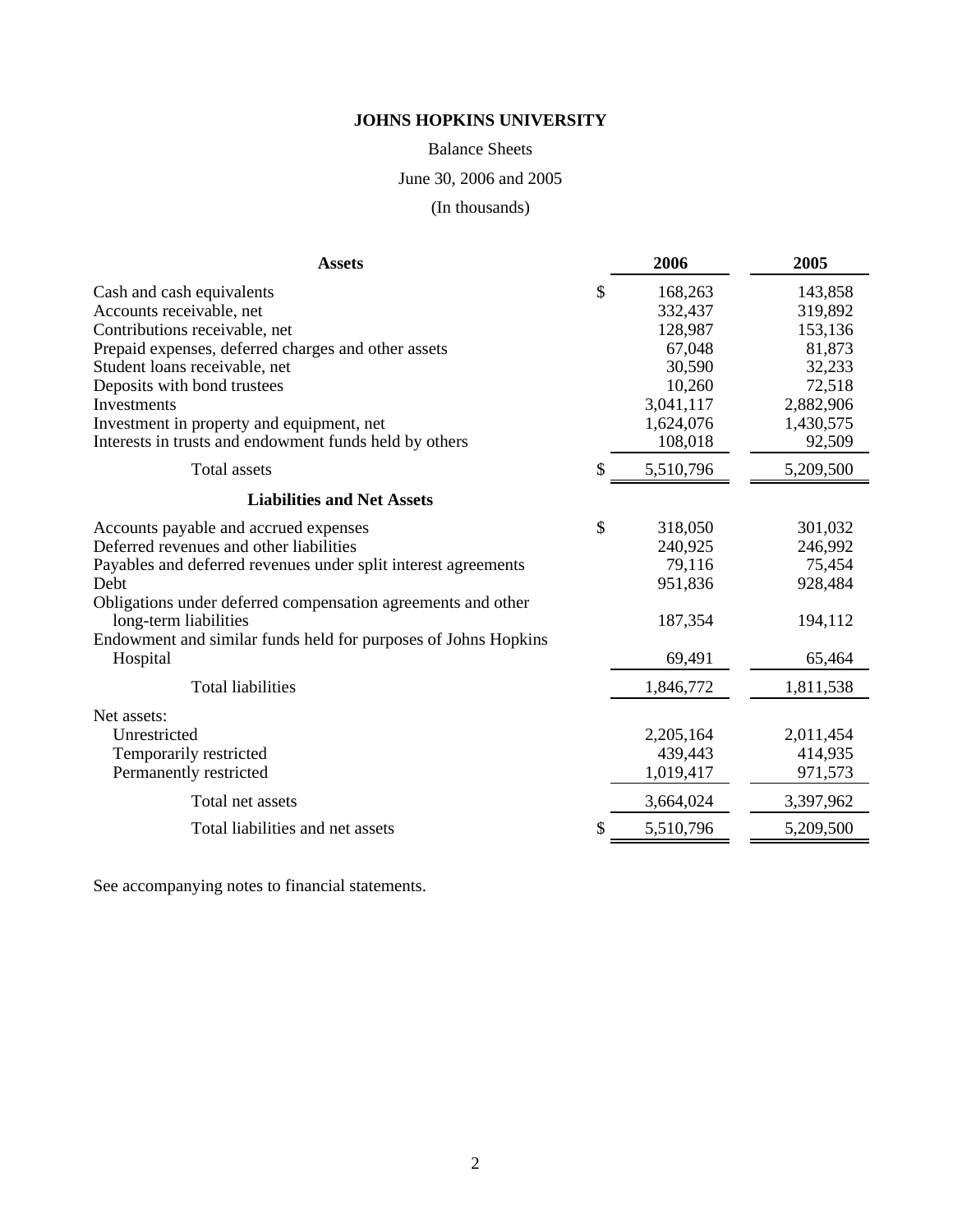Statement of Activities

Year ended June 30, 2006

(In thousands)

|                                                                                           | <b>Unrestricted</b><br><b>Net Assets</b> | <b>Temporarily</b><br><b>Restricted</b><br><b>Net Assets</b> | <b>Permanently</b><br><b>Restricted</b><br><b>Net Assets</b> | <b>Total</b> |
|-------------------------------------------------------------------------------------------|------------------------------------------|--------------------------------------------------------------|--------------------------------------------------------------|--------------|
| Operating revenues:                                                                       |                                          |                                                              |                                                              |              |
| Tuition and fees, net of student financial aid                                            |                                          |                                                              |                                                              |              |
| of \$158,582                                                                              | \$<br>312,654                            |                                                              |                                                              | 312,654      |
| Grants, contracts and similar agreements                                                  | 1,791,820                                |                                                              |                                                              | 1,791,820    |
| Clinical services                                                                         | 329,763                                  |                                                              |                                                              | 329,763      |
| Reimbursements from affiliated institutions                                               | 255,941                                  |                                                              |                                                              | 255,941      |
| Contributions                                                                             | 110,824                                  | 52,121                                                       |                                                              | 162,945      |
| Investment income                                                                         | 127,918                                  |                                                              |                                                              | 127,918      |
| Maryland State aid                                                                        | 18,855                                   |                                                              |                                                              | 18,855       |
| Sales and services of auxiliary enterprises                                               | 61,364                                   |                                                              |                                                              | 61,364       |
| Other revenues                                                                            | 65,445                                   |                                                              |                                                              | 65,445       |
| Net assets released from restrictions                                                     | 44,841                                   | (44, 841)                                                    |                                                              |              |
| Total operating revenues                                                                  | 3,119,425                                | 7,280                                                        |                                                              | 3,126,705    |
| Operating expenses:                                                                       |                                          |                                                              |                                                              |              |
| Compensation and benefits                                                                 | 1,822,292                                |                                                              |                                                              | 1,822,292    |
| Contractual services                                                                      | 626,130                                  |                                                              |                                                              | 626,130      |
| Supplies, materials and other                                                             | 395,200                                  |                                                              |                                                              | 395,200      |
| Depreciation and amortization                                                             | 130,629                                  |                                                              |                                                              | 130,629      |
| Travel                                                                                    | 66,745                                   |                                                              |                                                              | 66,745       |
| Interest                                                                                  | 41,846                                   |                                                              |                                                              | 41,846       |
| Total operating expenses                                                                  | 3,082,842                                |                                                              |                                                              | 3,082,842    |
| Excess of operating                                                                       |                                          |                                                              |                                                              |              |
| revenues over expenses                                                                    | 36,583                                   | 7,280                                                        |                                                              | 43,863       |
| Nonoperating revenues, gains and losses:                                                  |                                          |                                                              |                                                              |              |
| Contributions                                                                             |                                          | 20,247                                                       | 46.091                                                       | 66,338       |
| Investment income                                                                         | 138,348                                  | 2,674                                                        | 1,753                                                        | 142,775      |
| Reduction in additional minimum pension liability                                         | 22,012                                   |                                                              |                                                              | 22,012       |
| Other, net                                                                                | 3,774                                    |                                                              |                                                              | 3,774        |
| Net assets released from restrictions                                                     | 5,693                                    | (5,693)                                                      |                                                              |              |
| Cumulative effect of a change in<br>accounting principle for asset retirement obligations | (12,700)                                 |                                                              |                                                              | (12,700)     |
| Increase in net assets                                                                    | 193,710                                  | 24,508                                                       | 47,844                                                       | 266,062      |
| Net assets at beginning of year                                                           | 2,011,454                                | 414,935                                                      | 971,573                                                      | 3,397,962    |
| Net assets at end of year                                                                 | \$<br>2,205,164                          | 439,443                                                      | 1,019,417                                                    | 3,664,024    |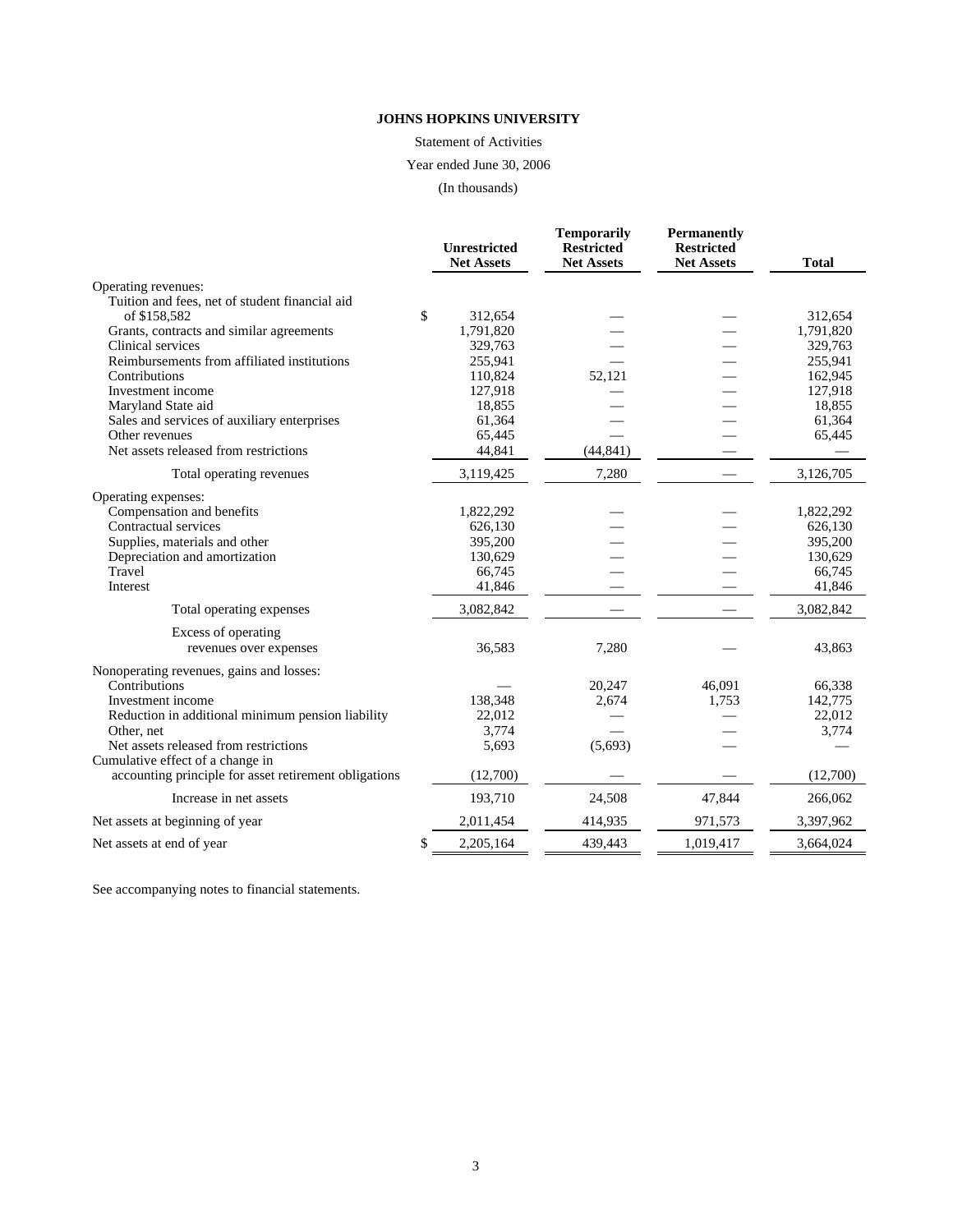Statement of Activities

Year ended June 30, 2005

(In thousands)

|                                                | <b>Unrestricted</b><br><b>Net Assets</b> | <b>Temporarily</b><br><b>Restricted</b><br><b>Net Assets</b> | <b>Permanently</b><br><b>Restricted</b><br><b>Net Assets</b> | <b>Total</b> |
|------------------------------------------------|------------------------------------------|--------------------------------------------------------------|--------------------------------------------------------------|--------------|
| Operating revenues:                            |                                          |                                                              |                                                              |              |
| Tuition and fees, net of student financial aid |                                          |                                                              |                                                              |              |
| of \$145,917                                   | \$<br>290,885                            |                                                              |                                                              | 290,885      |
| Grants, contracts and similar agreements       | 1,698,427                                |                                                              |                                                              | 1,698,427    |
| Clinical services                              | 299,274                                  |                                                              |                                                              | 299,274      |
| Reimbursements from affiliated institutions    | 227,744                                  |                                                              |                                                              | 227,744      |
| Contributions                                  | 91,378                                   | 61,750                                                       |                                                              | 153,128      |
| Investment income                              | 121,671                                  |                                                              |                                                              | 121,671      |
| Maryland State aid                             | 14,555                                   |                                                              |                                                              | 14,555       |
| Sales and services of auxiliary enterprises    | 57,251                                   |                                                              |                                                              | 57,251       |
| Other revenues                                 | 57,850                                   |                                                              |                                                              | 57,850       |
| Net assets released from restrictions          | 48,705                                   | (48,705)                                                     |                                                              |              |
| Total operating revenues                       | 2,907,740                                | 13,045                                                       |                                                              | 2,920,785    |
| Operating expenses:                            |                                          |                                                              |                                                              |              |
| Compensation and benefits                      | 1,727,375                                |                                                              |                                                              | 1,727,375    |
| Contractual services                           | 601,286                                  |                                                              |                                                              | 601,286      |
| Supplies, materials and other                  | 357,424                                  |                                                              |                                                              | 357,424      |
| Depreciation and amortization                  | 120,660                                  |                                                              |                                                              | 120,660      |
| Travel                                         | 60,007                                   |                                                              |                                                              | 60,007       |
| Interest                                       | 34,087                                   |                                                              |                                                              | 34,087       |
| Total operating expenses                       | 2,900,839                                |                                                              |                                                              | 2,900,839    |
| Excess of operating                            |                                          |                                                              |                                                              |              |
| revenues over expenses                         | 6,901                                    | 13,045                                                       |                                                              | 19,946       |
| Nonoperating revenues, gains and losses:       |                                          |                                                              |                                                              |              |
| Contributions                                  |                                          | 26,654                                                       | 52,532                                                       | 79,186       |
| Investment income                              | 93,571                                   | 26,311                                                       | (8,614)                                                      | 111,268      |
| Additional minimum pension liability           | (22,012)                                 |                                                              |                                                              | (22,012)     |
| Other, net                                     | 2,205                                    |                                                              | (574)                                                        | 1,631        |
| Net assets released from restrictions          | 4,156                                    | (4, 156)                                                     |                                                              |              |
| Increase in net assets                         | 84,821                                   | 61,854                                                       | 43,344                                                       | 190,019      |
| Net assets at beginning of year                | 1,926,633                                | 353,081                                                      | 928,229                                                      | 3,207,943    |
| Net assets at end of year                      | \$<br>2,011,454                          | 414,935                                                      | 971,573                                                      | 3,397,962    |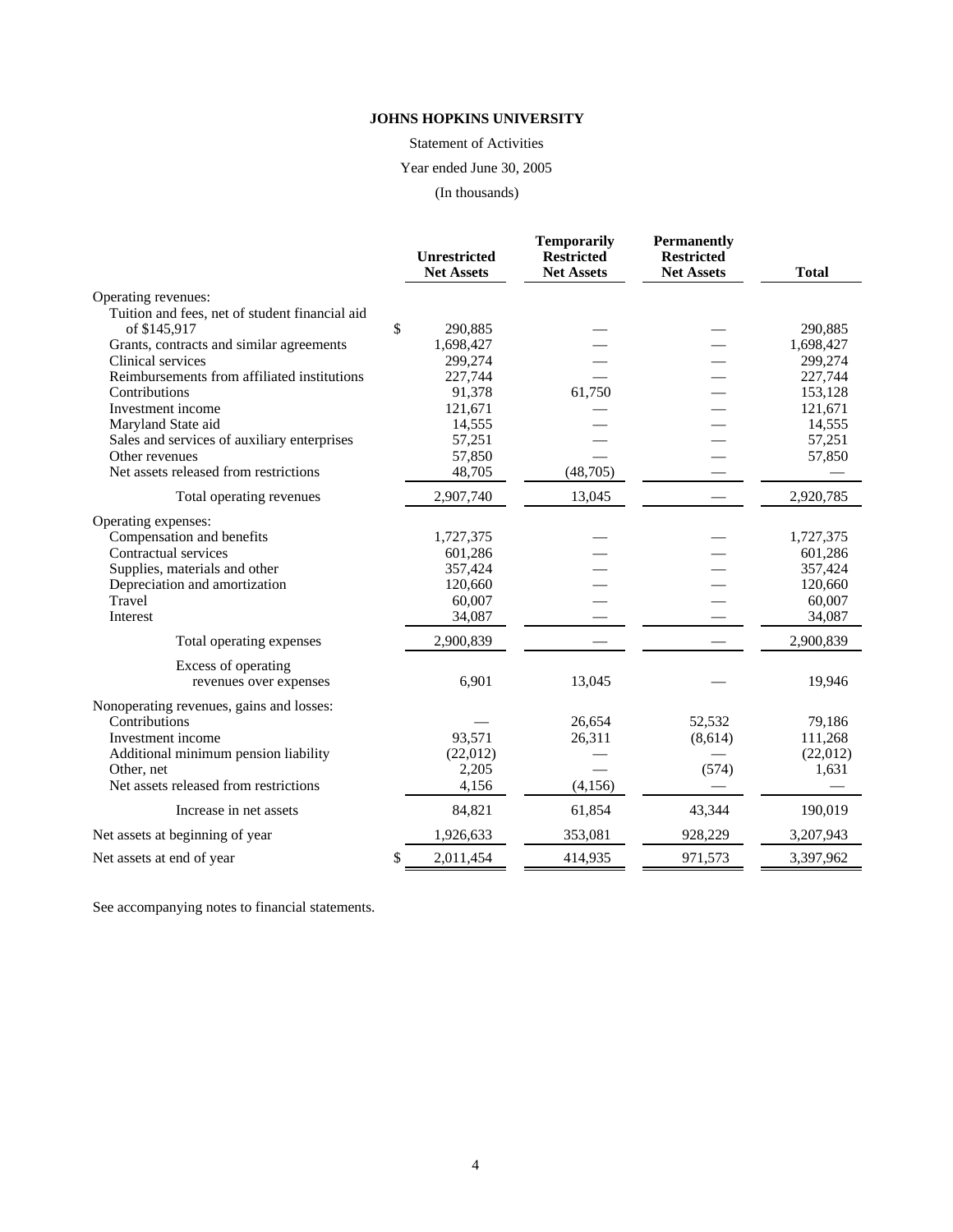## Statements of Cash Flows

# Years ended June 30, 2006 and 2005

# (In thousands)

|                                                                                                                   | 2006          | 2005        |
|-------------------------------------------------------------------------------------------------------------------|---------------|-------------|
| Cash flows from operating activities:                                                                             |               |             |
| Increase in net assets                                                                                            | \$<br>266,062 | 190,019     |
| Adjustments to reconcile increase in net assets                                                                   |               |             |
| to net cash provided by operating activities:                                                                     |               |             |
| Depreciation, amortization and loss on asset disposals                                                            | 132,981       | 121,813     |
| Contributions restricted for long-term investment                                                                 | (65, 221)     | (65, 153)   |
| Net realized and unrealized gains from investments                                                                | (224, 840)    | (208, 325)  |
| (Decrease) increase in minimum pension liability                                                                  | (22,012)      | 22,012      |
| Cumulative effect of a change in accounting principle                                                             | 12,700        |             |
| (Increase) decrease in accounts receivable, net                                                                   | (12, 545)     | 28,297      |
| (Increase) decrease in prepaid expenses, deferred charges,                                                        |               |             |
| other assets and interests in trusts and endowment funds                                                          |               |             |
| held by others                                                                                                    | (1,782)       | 16,030      |
| Decrease (increase) in contributions receivable, net                                                              | 24,149        | (17, 583)   |
| Increase (decrease) in accounts payable and accrued expenses                                                      | 9,012         | (7,556)     |
| (Decrease) increase in deferred revenues and other liablities<br>Increase in payables and deferred revenues under | (6,067)       | 12,340      |
| split interest agreements                                                                                         | 3,662         | 15,015      |
| Increase in other long-term liabilities                                                                           | 2,554         | 4,589       |
|                                                                                                                   |               |             |
| Net cash provided by operating activities                                                                         | 118,653       | 111,498     |
| Cash flows from investing activities:                                                                             |               |             |
| Purchases of investments                                                                                          | (3,248,957)   | (1,406,318) |
| Proceeds from sales and maturities of investments                                                                 | 3,315,586     | 1,289,613   |
| Purchases of property and equipment                                                                               | (317, 337)    | (208, 491)  |
| Disbursements for student loans                                                                                   | (6,491)       | (6,921)     |
| Repayments of student loans                                                                                       | 8,134         | 7,314       |
| Decrease (increase) in deposits with bond trustees, net                                                           | 62,258        | (3, 477)    |
| Increase (decrease) in endowments held for others                                                                 | 4,027         | (15)        |
| Net cash used by investing activities                                                                             | (182,780)     | (328, 295)  |
| Cash flows from financing activities:                                                                             |               |             |
| Contributions restricted for long-term investment                                                                 | 65,221        | 65,153      |
| Proceeds from borrowings                                                                                          | 40,788        | 193,056     |
| Debt payments                                                                                                     | (17, 477)     | (17, 106)   |
| Net cash provided by financing activities                                                                         | 88,532        | 241,103     |
| Net increase in cash and cash equivalents                                                                         | 24,405        | 24,306      |
| Cash and cash equivalents at beginning of year                                                                    | 143,858       | 119,552     |
| Cash and cash equivalents at end of year                                                                          | \$<br>168,263 | 143,858     |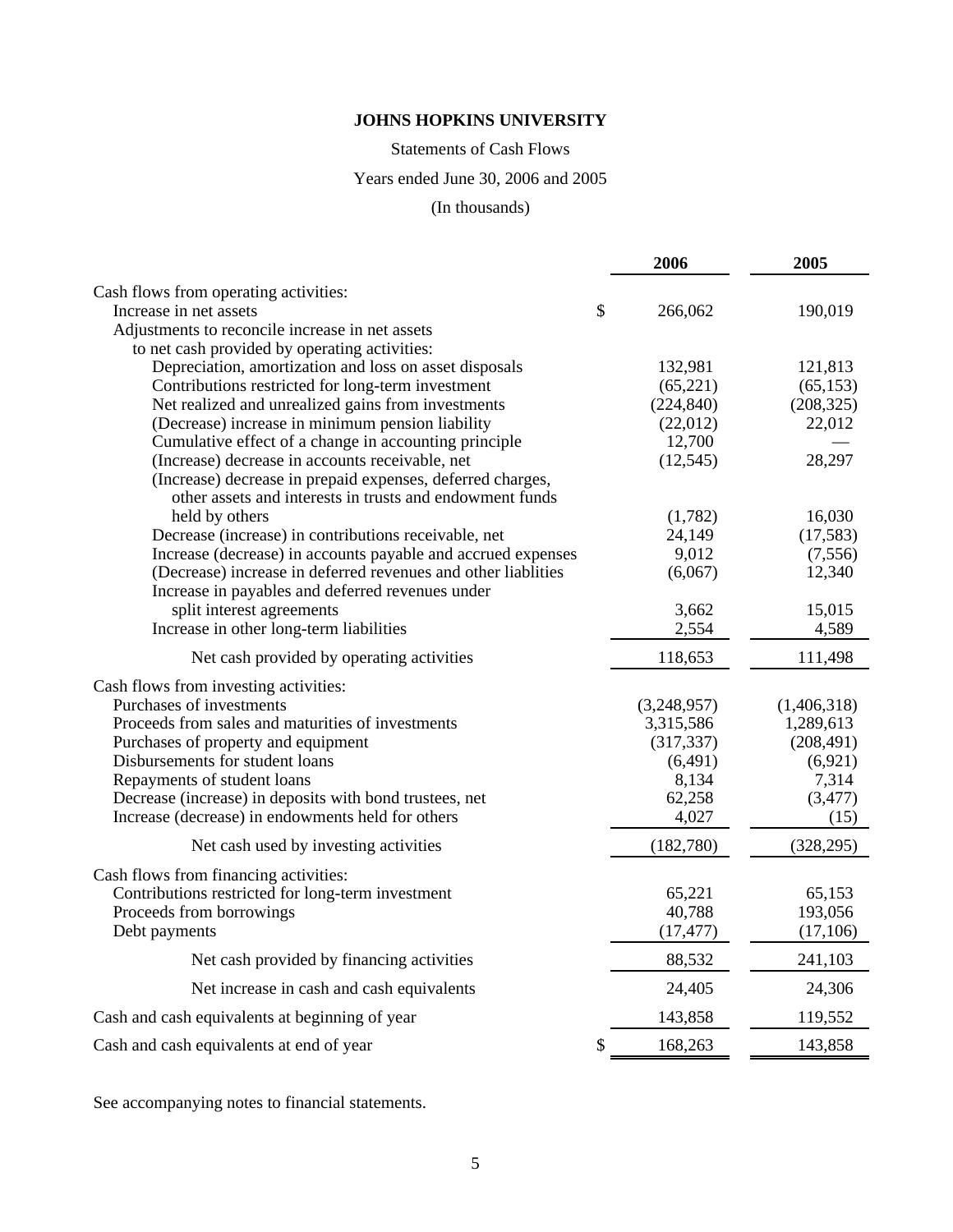Notes to Financial Statements

June 30, 2006 and 2005

## **(1) Basis of Presentation and Summary of Significant Accounting Policies**

#### *(a) General*

Johns Hopkins University (the University) is a private, nonprofit institution that provides education and related services to students and others, research and related services to sponsoring organizations and professional medical services to patients. The University is based in Baltimore, Maryland, but also maintains facilities and operates education programs elsewhere in Maryland, in Washington, D.C. and, on a more limited scale, in certain foreign locations.

Education and related services (e.g., room, board, etc.) are provided to over 19,500 students, including approximately 11,000 full-time students and 8,500 part-time students, and produced about 12% of the University's operating revenues in 2006 and 2005. The full-time students are divided about equally between graduate level (including postdoctoral) and undergraduate level. Students are drawn from a broad geographic area, including most of the states in the United States and numerous foreign countries. The majority of the part-time students are graduate level students from the Baltimore-Washington, D.C. area.

Research and related services (e.g., research training) are provided through more than 1,200 government and private sponsors. Grants, contracts and similar agreements produced approximately 58% of the University's operating revenues in 2006 and 2005. Approximately 89% of the revenues from research and related services come from departments and agencies of the United States Government. Major government sponsors include the Department of Health and Human Services, the Department of Defense, the National Aeronautics and Space Administration and the Agency for International Development; these sponsors provided approximately 38%, 31%, 7% and 6%, respectively, of revenues from grants, contracts and similar agreements in 2006.

Professional medical services are provided by members of the University's faculty to patients at Johns Hopkins Hospital (Hospital) and other hospitals and outpatient care facilities in the Baltimore area and produced about 11% of the University's operating revenues in 2006 and 2005. The patients are predominantly from the Baltimore area, other parts of Maryland or surrounding states.

# *(b) Basis of Presentation*

The financial statements include the accounts of the various academic and support divisions, the Applied Physics Laboratory (APL), the Johns Hopkins University Press and affiliated organizations which are controlled by the University, including JHPIEGO Corporation and Peabody Institute of the City of Baltimore. All significant inter-entity activities and balances are eliminated for financial reporting purposes. Investments in organizations which the University does not control, including Dome Corporation, FSK Land Corporation, Johns Hopkins Healthcare LLC, Johns Hopkins Home Care Group, Inc., Johns Hopkins Medical Institutions Utilities LLC, and Johns Hopkins International LLC, are accounted for using the equity method. Certain amounts for 2005 have been reclassified to conform to the presentation for 2006.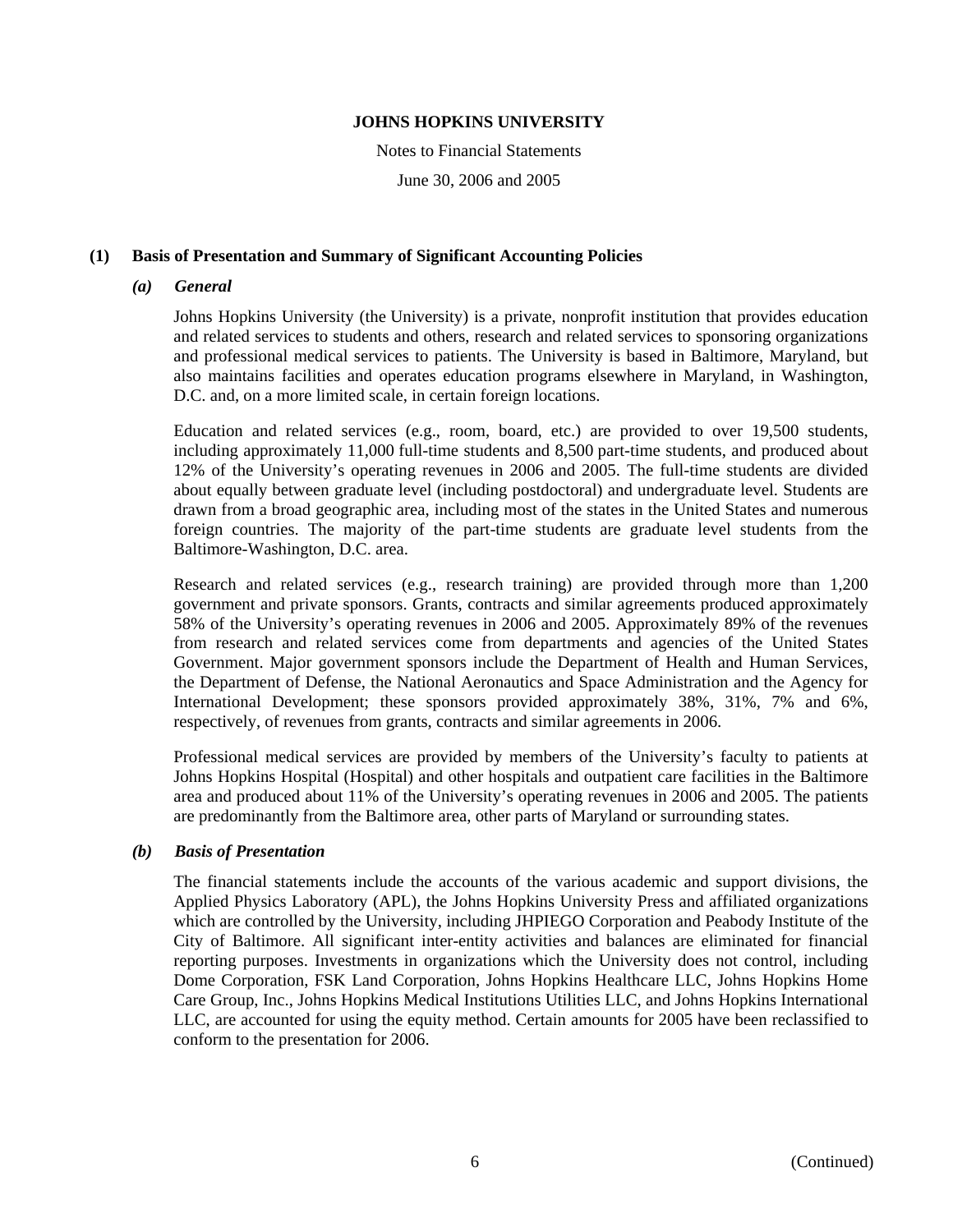Notes to Financial Statements June 30, 2006 and 2005

The preparation of financial statements in conformity with U.S. generally accepted accounting principles requires management to make estimates and judgments that affect the reported amounts of assets and liabilities and disclosures of contingencies at the date of the financial statements and revenues and expenses recognized during the reporting period. Actual results could differ from those estimates. The most significant estimates and judgments affecting the University's financial statements relate to determination of the fair values of nonmarketable investments, the allowances for uncollectible accounts and contributions receivable, the provisions for self-insured liability and property damage claims, the payables and deferred revenues under split interest agreements and the obligations under defined benefit pension and postretirement plans.

Net assets, revenues and gains and losses are classified based on the existence or absence of donor-imposed restrictions. Accordingly, net assets of the University are classified and reported as follows:

- *Unrestricted* Net assets that are not subject to donor-imposed stipulations.
- *Temporarily restricted* Net assets subject to donor-imposed stipulations that may or will be met by actions of the University and/or the passage of time.
- *Permanently restricted* Net assets subject to donor-imposed stipulations that they be maintained permanently by the University. Generally, the donors of these assets permit the University to use all or part of the income earned on related investments for general or specific purposes, primarily divisional and departmental support and student financial aid.

Revenues are reported as increases in unrestricted net assets unless their use is limited by donor-imposed restrictions. Expenses are reported as decreases in unrestricted net assets. Gains and losses on investments are reported as increases or decreases in unrestricted net assets unless their use is restricted by explicit donor stipulations or by law. Expirations of temporary restrictions recognized on net assets (i.e., the donor-stipulated purpose has been fulfilled and/or the stipulated time period has elapsed) are reported as reclassifications from temporarily restricted net assets to unrestricted net assets. Temporary restrictions on gifts to acquire long-lived assets are considered met in the period in which the assets are acquired or placed in service.

#### *(c) Contributions*

Contributions, including unconditional promises to give, are recognized as revenues in the appropriate category of net assets in the period received, except that contributions which impose restrictions that are met in the same fiscal year are included in unrestricted revenues. Contributions received for capital projects or perpetual or term endowment funds are reported as nonoperating revenues. All other contributions are reported as operating revenues. Changes in the nature of any restrictions on contributions due to amendments to or clarifications of agreements with donors are recognized as nonoperating reclassifications of net assets in the period in which the amendments or clarifications are approved. Conditional promises to give are not recognized until the conditions on which they depend are substantially met. Contributions of assets other than cash are recorded at their estimated fair value at the date of gift, except that contributions of works of art, historical treasures and similar assets held as part of collections are not recognized or capitalized.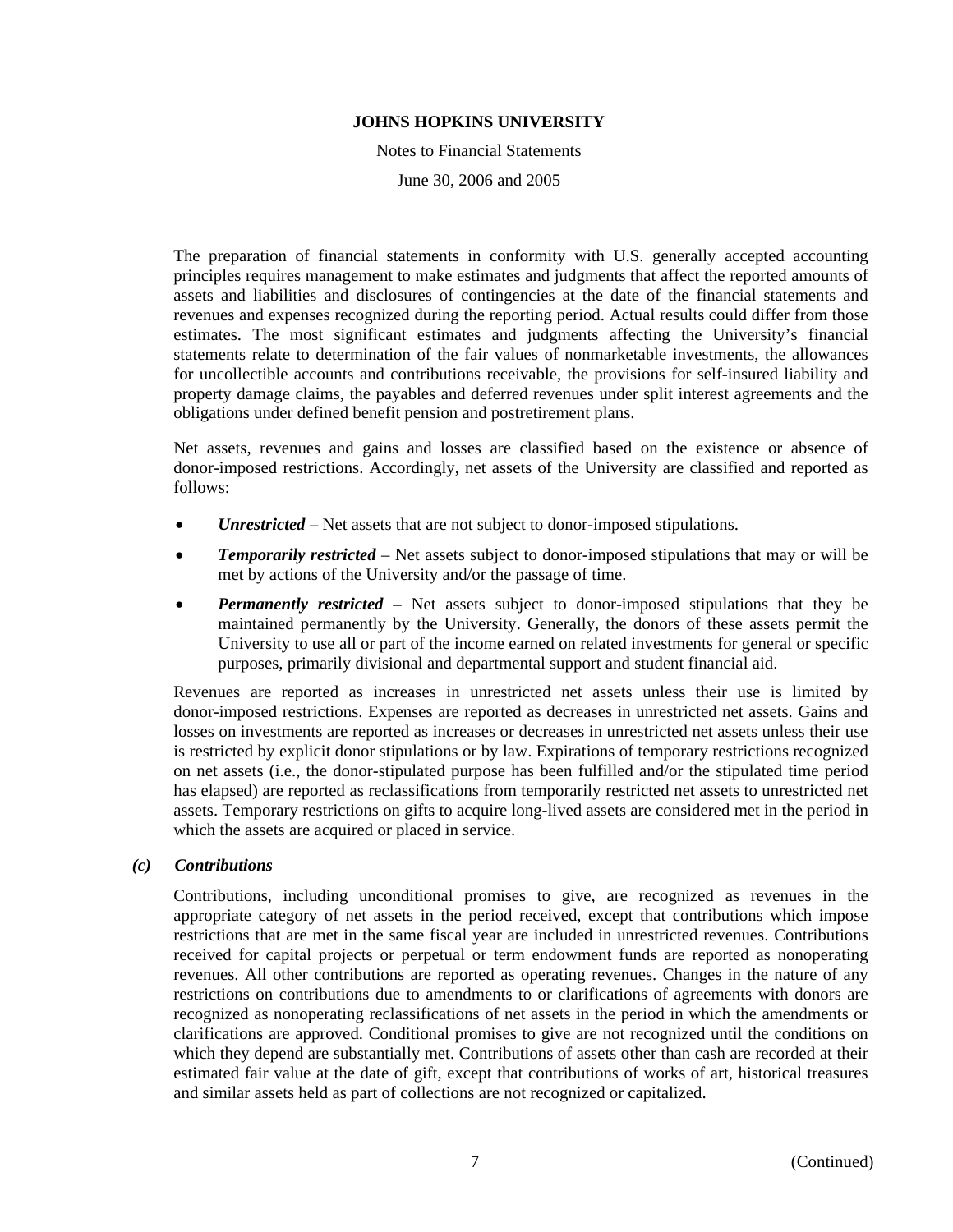Notes to Financial Statements

June 30, 2006 and 2005

Allowance is made for uncollectible contributions receivable based upon management's judgment and analysis of the creditworthiness of the donors, past collection experience and other relevant factors. Estimated collectible contributions to be received after one year are discounted using a risk-free rate for the expected period of collection. Amortization of the discount is included in contributions revenue.

#### *(d) Cash and Cash Equivalents*

Short-term investments with maturities at dates of purchase of three months or less are classified as cash equivalents, except that any such investments purchased with funds on deposit with bond trustees, with funds held in trusts by others or by external endowment investment managers are classified with the applicable assets. Cash equivalents include short-term U.S. Treasury securities and other highly liquid investments and are carried at cost which approximates fair value.

#### *(e) Deposits with Bond Trustees*

Deposits with bond trustees consist of debt service funds and the unexpended proceeds of certain debt. These funds are invested primarily in short-term, highly liquid securities and will be used for construction of or payment of debt service on certain facilities.

#### *(f) Clinical Services*

Clinical services revenues are reported at the estimated net realizable amounts from patients, third-party payors and others for services rendered. Allowance is made for uncollectible accounts based primarily on past collection experience and analyses of outstanding receivables. Contractual allowances are estimated based on actual claims paid by third-party payors.

#### *(g) Investments*

Investments are stated at their fair values which are generally determined based on quoted market prices or estimates provided by external investment managers or other independent sources. Investments in certain real property assets are recorded at fair value based upon independent third party appraisals. Investments in private equity and venture capital and absolute return are valued at the proportionate share of estimated fair values of the underlying investments. Those fair values are estimated by the general partners or investment managers and are reviewed and evaluated by the University's investment office. These estimated fair values may differ from the values that would have been used had a ready market existed for these investments, and the differences could be significant.

Investments are exposed to certain risks, such as interest rate, credit and overall market volatility. Due to the level of risk associated with certain investment securities, changes in the value of investment securities could occur in the near term, and these changes could materially affect the amounts reported in the accompanying financial statements.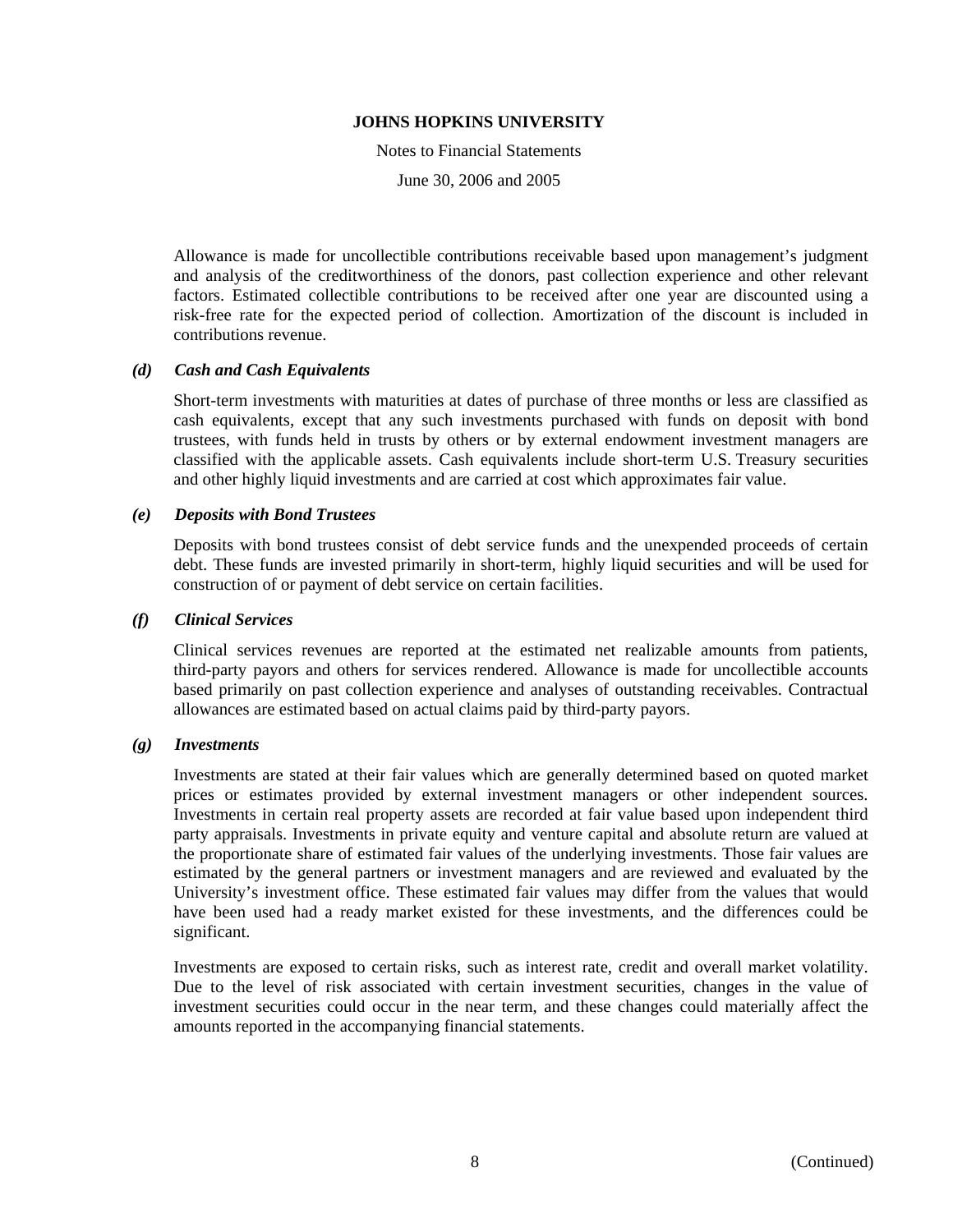Notes to Financial Statements June 30, 2006 and 2005

Assets of pooled endowment and similar funds are invested on the basis of a total return policy to provide income and to realize appreciation in investment values. Realized investment gains of these funds may be used to support operations provided that the funds have market values in excess of their historical values. The endowment investment pool payout was approximately 4.9% and 5.1% of average market values in 2006 and 2005, respectively.

Investment income included in operating revenues consists of income and realized gains and losses on investments of working capital and nonpooled endowment funds (except where restricted by donors) and the annual payout of income and realized gains for pooled endowment and similar funds approved by the Board of Trustees. All unrealized gains and losses, any difference between the income and realized gains earned and the payout for pooled endowment and similar funds and income and realized gains restricted by donors are reported as nonoperating revenues.

### *(h) Investment in Property and Equipment*

Investment in property and equipment is stated at cost, if purchased or at estimated fair value at the date of gift, if donated, less accumulated depreciation and amortization. Depreciation of buildings, equipment and library collections and amortization of leasehold improvements are computed using the straight-line method over the estimated useful lives of the assets. Land and certain historic buildings are not subject to depreciation. Title to certain equipment purchased using funds provided by government sponsors is vested in the University. Such equipment is included in investment in property and equipment. Certain equipment used by the APL in connection with its performance under agreements with the United States Government is owned by the government. These facilities and equipment are not included in the balance sheets; however, the University is accountable to the government for them. Repairs and maintenance costs are expensed as incurred.

Costs of purchased software are capitalized along with internal and external costs incurred during the application development stage (i.e., from the time the software is selected until it is ready for use). Capitalized costs are amortized on a straight-line basis over the expected life of the software. Computer software maintenance costs are expensed as incurred. At June 30, 2006 and 2005, the aggregated cost basis of capitalized software costs amounted to \$91,195,000 and \$67,050,000 respectively, including \$51,834,000 and \$28,461,000, respectively, reported as construction in progress related to the University's Enterprise Resource Planning System.

#### *(i) Split Interest Agreements and Perpetual Trusts*

The University's split interest agreements with donors consist primarily of irrevocable charitable remainder trusts for which the University serves as trustee. Assets held in these trusts are included in investments. Contribution revenues are recognized at the date the trusts are established after recording liabilities for the present value of the estimated future payments to be made to the donors and/or other beneficiaries. The liabilities are adjusted during the terms of the trusts for changes in the values of the assets, accretion of the discounts and other changes in estimates of future benefits.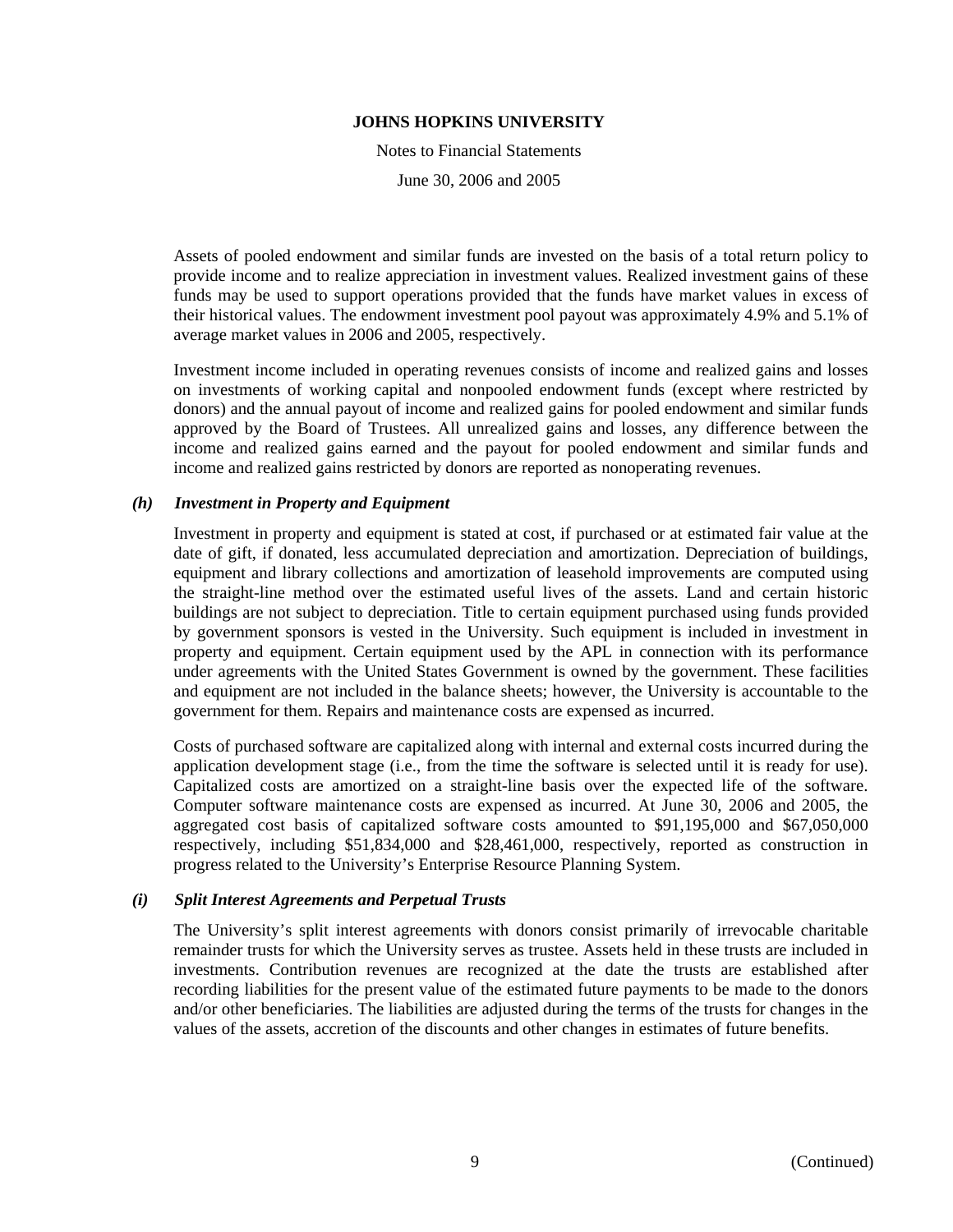Notes to Financial Statements

June 30, 2006 and 2005

The University is also the beneficiary of certain perpetual trusts held and administered by others. The present values of the estimated future cash receipts from the trusts are recognized as assets and contribution revenues at the dates the trusts are established. Distributions from the trusts are recorded as contributions and the carrying value of the assets is adjusted for changes in estimates of future receipts.

### *(j) Fair Values of Financial Instruments*

Fair values of financial instruments approximate their carrying values in the financial statements, except for debt for which fair value information is provided in note 7 and loans receivable from students under loan programs of the United States Government (\$25,611,000 and \$26,836,000 at June 30, 2006 and 2005, respectively). A reasonable estimate of the fair value of these loans cannot be made because they are not saleable and can only be assigned to the government or its designees.

### *(k) Affiliated Institutions*

The University has separate administrative agreements for the exchange of services with the Hospital and other medical and educational institutions. Costs incurred by the University in providing services to these institutions and the related reimbursements are reported as operating expenses and revenues, respectively, in the appropriate object and source classifications. Costs incurred by the University for services provided by these institutions are reported as operating expenses in the appropriate object classifications.

The University holds several endowment and similar funds which are designated for purposes or activities that are carried out by the Hospital. The assets of these funds are included in investments and the related income is paid to the Hospital. The carrying values of the funds are adjusted for earnings from and changes in the fair values of the investments and distributions paid and are classified as liabilities.

#### *(l) Insurance*

The University, together with other institutions, has formed captive insurance companies which arrange and provide professional liability, general liability and property damage insurance for their shareholders. Defined portions of claims paid by these companies are self-insured. The University's claims liabilities are recognized as claims are incurred using actuarial studies based upon historical claims data, cost trends and other actuarial estimates. Insurance expenses are recognized as operating expenses as incurred. In addition, the University is self insured for certain other risks, primarily health and workers compensation. Accrued self insurance liabilities aggregated \$55,870,000 and \$59,640,000 as of June 30, 2006 and 2005, respectively.

# *(m) Sponsored Projects*

Revenues under grants, contracts and similar agreements with sponsors are recognized as expenditures are incurred for agreement purposes. These revenues include recoveries of facilities and administrative costs which are generally determined as a negotiated or agreed-upon percentage of direct costs, with certain exclusions. Facilities and administrative cost recovery revenues for the academic and support divisions of the University were \$245,392,000 in 2006 and \$236,274,000 in 2005.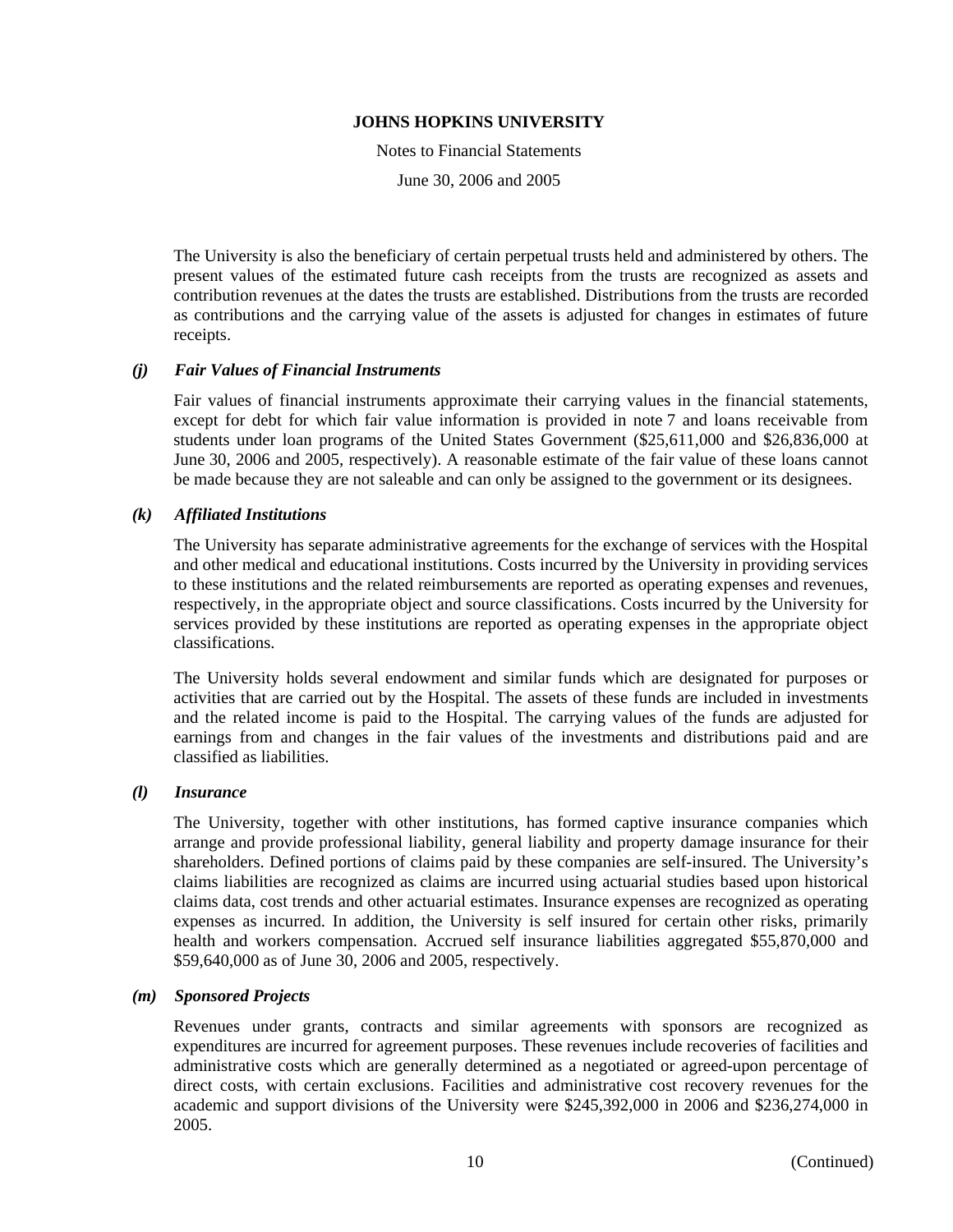Notes to Financial Statements

June 30, 2006 and 2005

#### *(n) Student Financial Aid*

The University provides financial aid to eligible students, generally in a "package" that includes loans, compensation under work-study programs and/or grant and scholarship awards. The loans are provided primarily through programs of the United States Government (including direct and guaranteed loan programs) under which the University is responsible only for certain administrative duties. The grants and scholarships include awards provided from gifts and grants from private donors, income earned on endowment funds restricted for student aid and University funds.

### *(o) Income Taxes*

The University is qualified as a not-for-profit organization under Section  $501(c)(3)$  of the Internal Revenue Code, as amended. Accordingly, it is not subject to income taxes except to the extent it has taxable income from activities that are not related to its exempt purpose. No provision for income taxes was required for 2006 or 2005.

### *(p) Leases*

The University conducts certain operations in leased facilities which have minimum lease obligations under noncancelable operating leases. Certain of the leases contain rent escalations, contain renewal options and require payments for taxes, insurance and maintenance. Rent expensed is charged to operations as incurred, except for escalating rents, which are charged to operations on a straight-line basis over the life of the lease.

# *(q) Derivative Financial Instruments*

Derivative financial instruments are measured at fair value and recognized in the balance sheets as assets or liabilities.

The University's external investment managers are authorized to use specified derivative financial instruments, including futures and forward currency contracts, in managing the assets under their control, subject to restrictions and limitations adopted by the Board of Trustees. Futures contracts, which are commitments to buy or sell designated financial instruments at a future date for a specified price, may be used to adjust asset allocation, neutralize options in securities or construct a more efficient portfolio. The managers have made limited use of exchange-traded interest rate futures contracts. Margin requirements are met in cash; however, the managers settle their positions on a net basis and, accordingly, the cash requirements are substantially less than the contract amounts. Forward currency contracts, which are agreements to exchange designated currencies at a future date at a specified rate, may be used to hedge currency exchange risk associated with investments in fixed-income securities denominated in foreign currencies and investments in equity securities traded in foreign markets. The managers settle these contracts on a net basis and, accordingly, the cash requirements are substantially less than the contract amounts. Changes in the market value of the futures and forward currency contracts are included in investment income and were not significant in 2006 or 2005.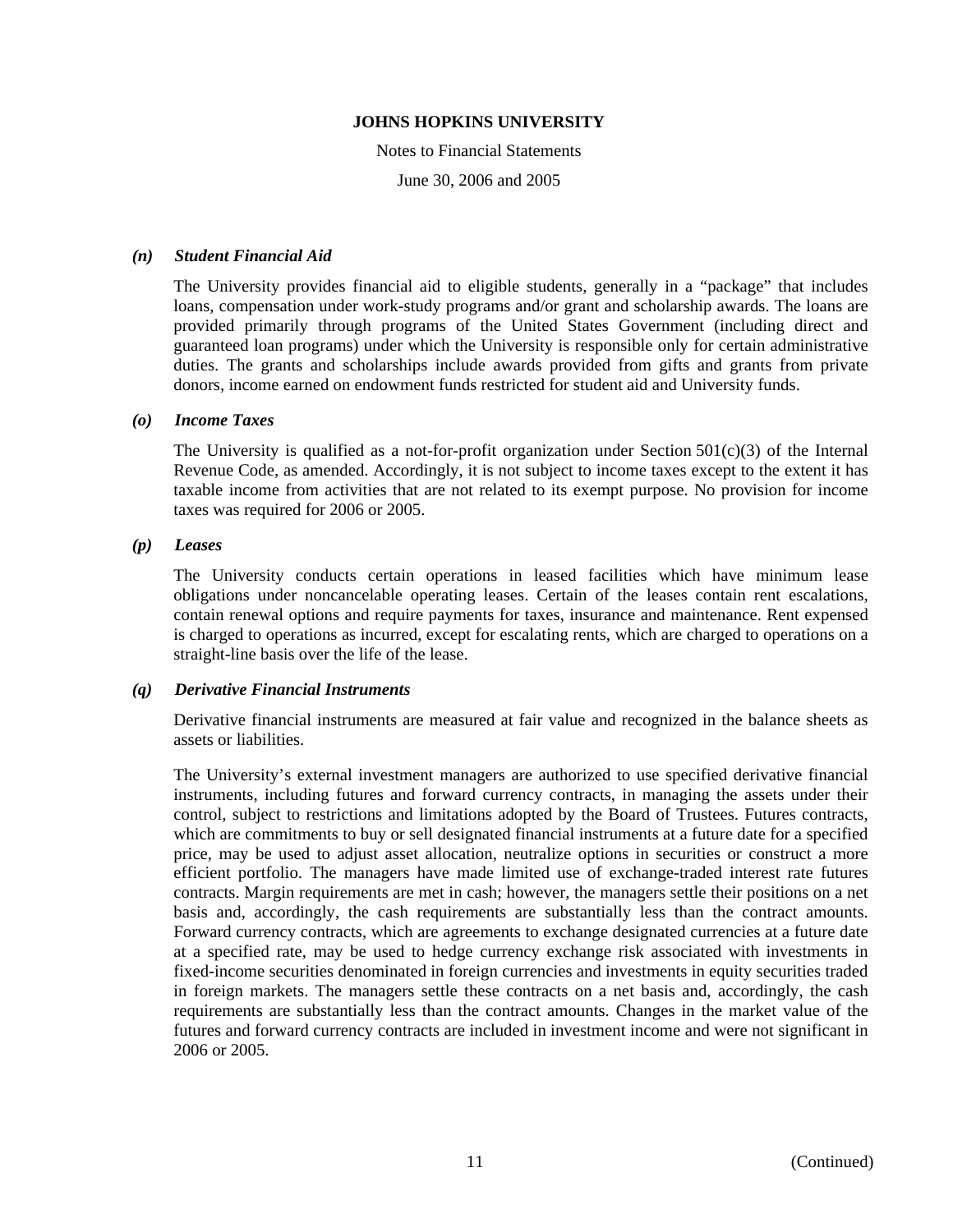Notes to Financial Statements

June 30, 2006 and 2005

The University makes limited use of interest rate swap agreements to manage interest rate risk associated with certain variable rate debt or to adjust its debt structure. Under interest rate swap agreements, the University and the counterparties agree to exchange the difference between fixed rate and variable rate interest amounts calculated by reference to specified notional principal amounts during the agreement period. Notional principal amounts are used to express the volume of these transactions, but the cash requirements and amounts subject to credit risk are substantially less.

Parties to interest rate swap agreements are subject to market risk for changes in interest rates and risk of credit loss in the event of nonperformance by the counterparty. The University does not require any collateral under these agreements generally, but collateral is required under certain specified events. The University deals only with highly rated financial institution counterparties and expects that they will meet their obligations. Changes in the market value of the interest rate swap agreements are recognized as nonoperating gains in the statement of activities and were \$9,632,000 in 2006 and \$125,000 in 2005.

### **(2) Applied Physics Laboratory (APL)**

The APL is engaged in research and development work, principally under an omnibus contract with the Naval Sea Systems Command of the United States Navy (NAVSEA). Revenues and expenses under the contract with NAVSEA and contracts with other agencies of the United States Government represent substantially all of the revenues and expenses of the APL. The omnibus contract and other contracts define reimbursable costs and provide for fees to the University. The omnibus contract also requires that a portion of the fees earned by the University thereunder be retained and used for various APL-related purposes.

The current contract with NAVSEA continues until September 30, 2012. University management expects that a contractual relationship with the United States Navy will continue after expiration of the current contract.

In accordance with an agreement between the United States Government and the University, the APL has been designated a national resource. Under the agreement, if the University should determine that it can no longer sponsor the APL or the Secretary of the Navy should determine that the Navy can no longer contract with the University with respect to the APL, the University will establish a charitable trust to provide for the continued availability of the APL. The trust would be administered by five trustees and the corpus would consist of the University's interest in the APL facilities, including land to the extent necessary, and the balances in the University's APL stabilization, contingency and research fund on the date the trust is established, less certain costs. Upon termination of the trust, the corpus, in whole or in part, as determined by the trustees, would be returned to and held and used by the University for such educational or research purposes and in such manner as the trustees and University agree.

The APL stabilization, contingency and research fund is included in unrestricted net assets and was \$299,712,000 and \$269,691,000 at June 30, 2006 and 2005, respectively, including net investment in property, plant, and equipment of \$186,127,000 and \$162,240,000, respectively.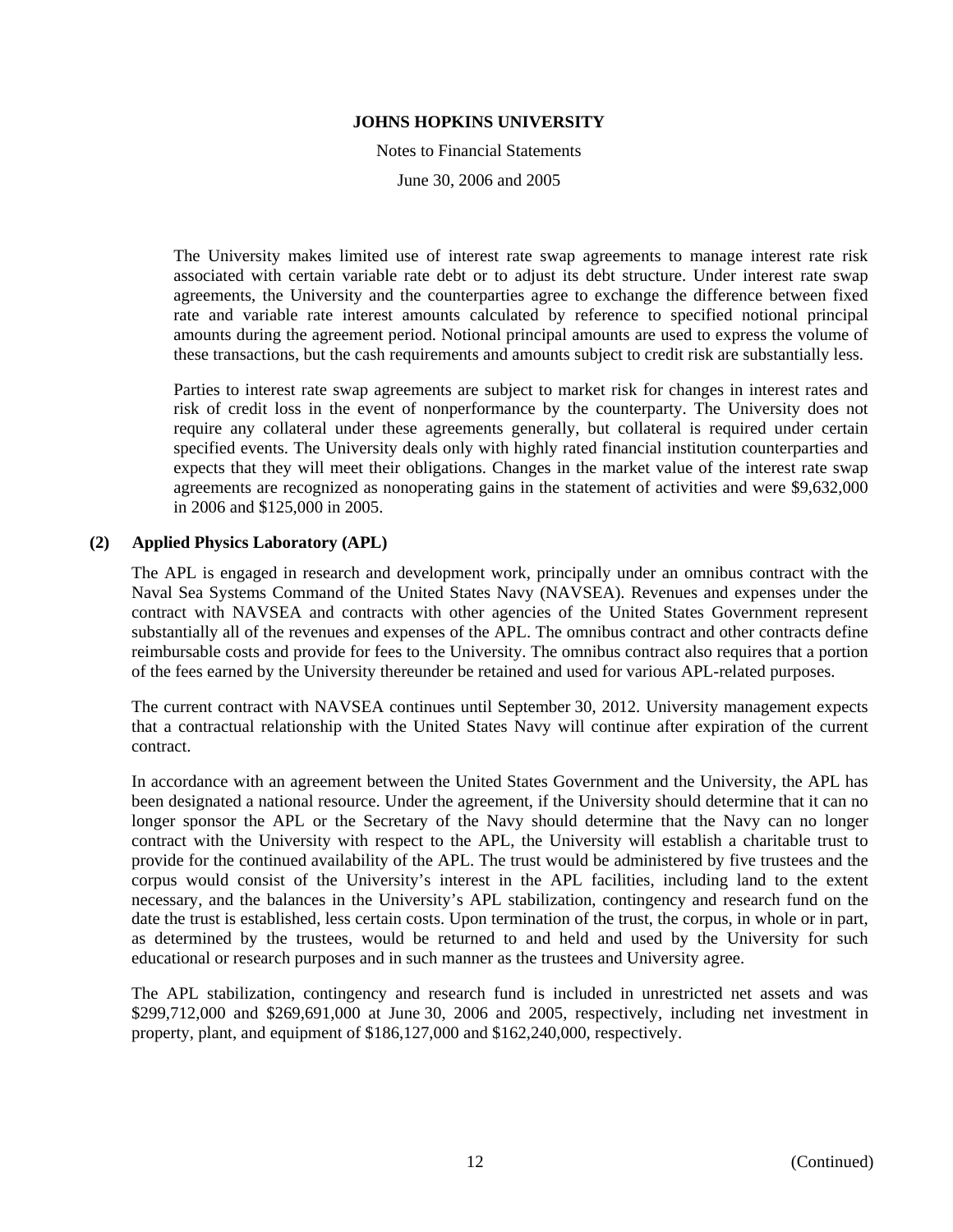Notes to Financial Statements

June 30, 2006 and 2005

## **(3) Accounts Receivable and Concentration of Credit Risks**

Accounts receivable, net are summarized as follows at June 30 (in thousands):

|                                                                                                                                                   |   | 2006                                 | 2005                                  |
|---------------------------------------------------------------------------------------------------------------------------------------------------|---|--------------------------------------|---------------------------------------|
| Reimbursement of costs incurred under grants and contracts<br>Affiliated institutions, primarily the Hospital<br><b>Students</b><br><b>Others</b> | S | 215,825<br>31,436<br>7,142<br>41,198 | 204,754<br>27,549<br>10,827<br>40,261 |
| Total research, training, students and other, less<br>allowances of \$26,396 in 2006 and \$18,374 in 2005                                         |   | 295.601                              | 283,391                               |
| Receivables for medical services, less allowances<br>of \$85,705 in 2006 and \$83,660 in 2005                                                     |   | 36,836                               | 36,501                                |
|                                                                                                                                                   |   | 332,437                              | 319,892                               |

The mix of gross accounts receivables for medical services from patients and third party payors consisted of the following at June 30, 2006 and 2005: commercial third parties 40% and 41%, respectively; Medicare 17%; Medicaid 14% and 13%, respectively; Blue Cross/Blue Shield 12%; and patients 17%.

#### **(4) Contributions Receivable**

Contributions receivable, net, are summarized as follows at June 30 (in thousands):

|                                                           | 2006         | 2005    |
|-----------------------------------------------------------|--------------|---------|
| Unconditional promises scheduled to be collected in:      |              |         |
| Less than one year                                        | \$<br>17,161 | 40.493  |
| One year to five years                                    | 116,337      | 122,068 |
| Over five years                                           | 25,780       | 28,062  |
|                                                           | 159,278      | 190,623 |
| Less:                                                     |              |         |
| Unamortized discount (interest ranging from 2.0% to 5.0%) |              |         |
| and allowances for uncollectible contributions            | 30,291       | 37,487  |
|                                                           | 128,987      | 153,136 |

At June 30, 2006 and 2005, 32% and 38%, respectively, of the gross contributions receivable were due from ten donors. Approximately 31% and 29% of contribution revenues for 2006 and 2005, respectively, were from ten donors. At June 30, 2006, the University had also been informed of bequest intentions in excess of \$260,000,000 and received certain other conditional promises to give. These conditional promises to give are not recognized as assets and, if they are received, will generally be restricted for specific purposes stipulated by the donors, primarily endowments for faculty support, scholarships or general operating support of a particular department or division of the University.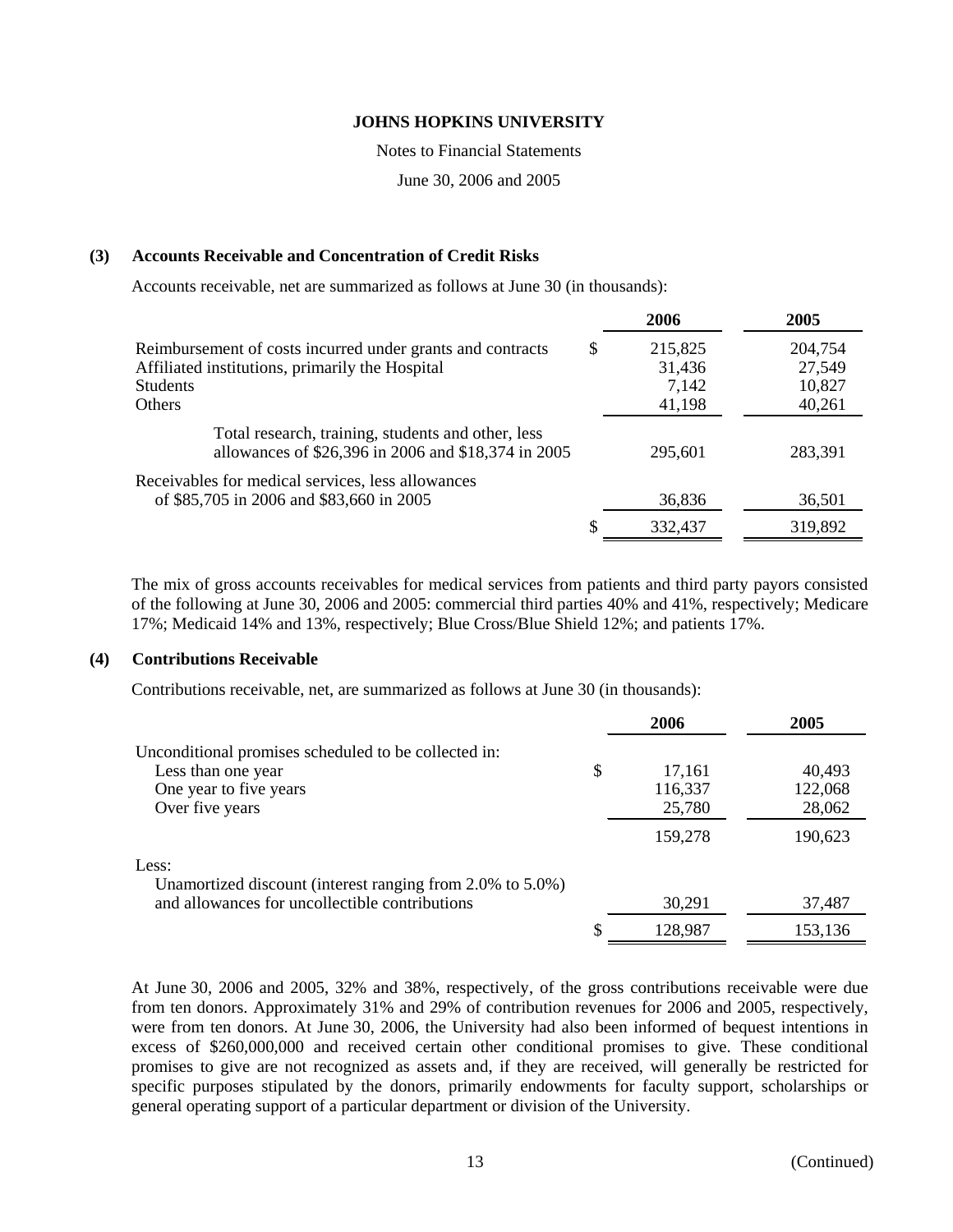Notes to Financial Statements

June 30, 2006 and 2005

#### **(5) Investments**

Investments are summarized as follows at June 30 (in thousands):

|                                                 | 2006          | 2005      |
|-------------------------------------------------|---------------|-----------|
| Cash and cash equivalents                       | \$<br>150,086 | 32,029    |
| United States Government and agency obligations | 304,727       | 380,759   |
| Debt securities                                 | 403,076       | 376,472   |
| Public equities                                 | 1,053,842     | 1,136,053 |
| Private equity and venture capital              | 190,601       | 122,152   |
| Real property assets                            | 173,418       | 141,779   |
| Absolute return                                 | 677,888       | 608,970   |
| Other                                           | 87,479        | 84,692    |
|                                                 | 3,041,117     | 2,882,906 |

Investments are professionally managed, primarily by outside investment organizations, subject to direction and oversight by a committee of the Board of Trustees. The committee has established investment policies and guidelines which cover asset allocation and performance objectives and impose various restrictions and limitations on the managers. These restrictions and limitations are specific to each asset classification and cover concentrations of market risk (at both the individual issuer and industry group levels), credit quality of fixed-income and short-term investments, use of derivatives, investments in foreign securities and various other matters. At June 30, 2006, private equity and venture capital, absolute return and certain real property assets of \$930,889,000 do not have readily determinable market values.

At June 30, 2006 and 2005, assets of endowment and similar funds, including cash and cash equivalents and investments, amounted to \$2,218,144,000 and \$2,009,841,000, respectively. Substantially all assets of endowment and similar funds and certain other assets are combined in a common investment pool known as the Endowment Investment Pool (EIP). Purchases and sales of shares in the EIP are made based on the market value per share at the end of the quarter during which the transaction takes place. At June 30, 2006 and 2005, assets of the EIP, including cash and cash equivalents and investments, amounted to \$2,366,538,000 and \$2,155,476,000, respectively.

At June 30, 2006 and 2005, other investments represent investments held by the University under deferred compensation agreements. Such amounts approximate the University's related liabilities to employees which are included in obligations under deferred compensation agreements and other long-term liabilities.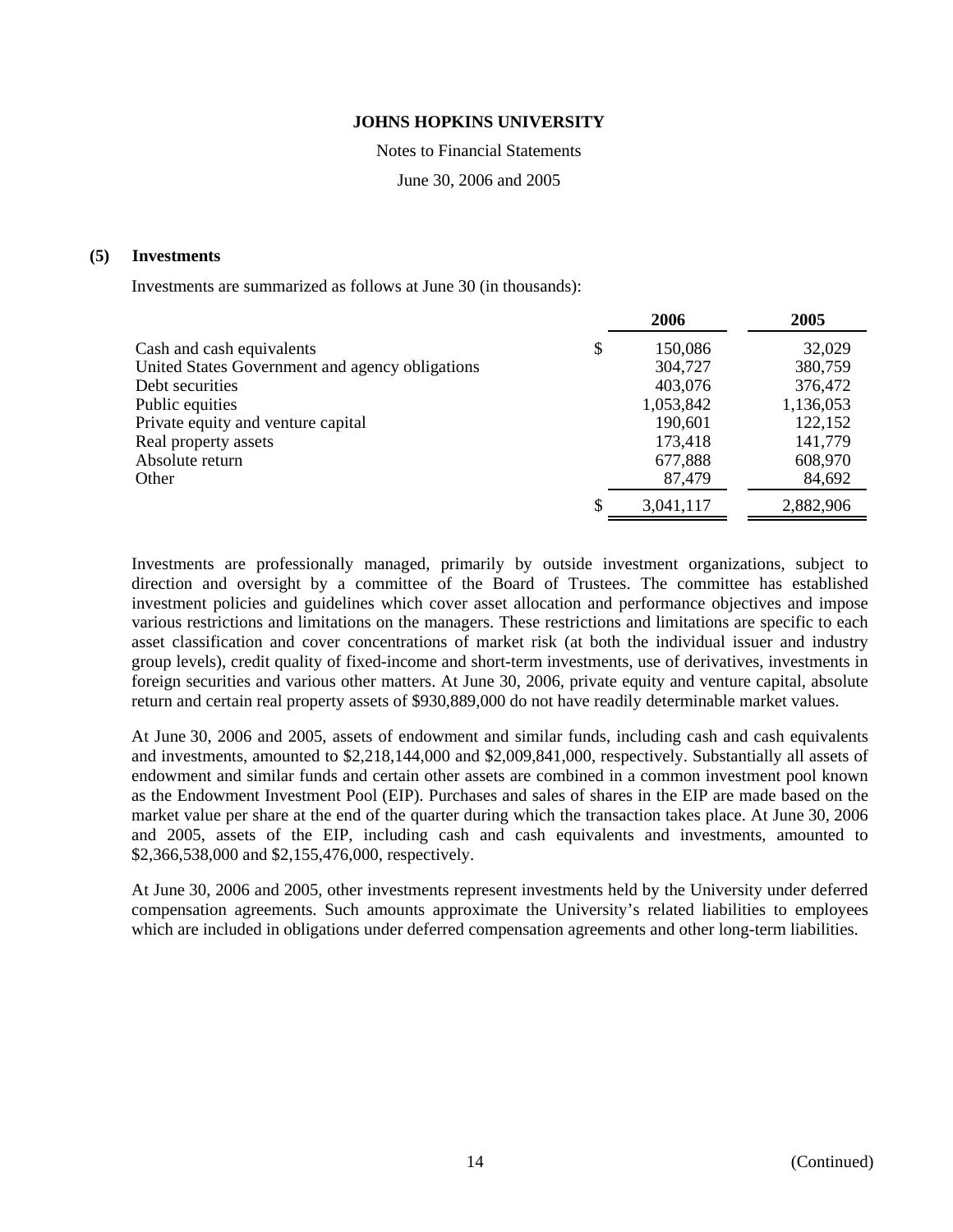Notes to Financial Statements

June 30, 2006 and 2005

Investment income (loss) is summarized as follows for the years ended June 30 (in thousands):

|                                        | 2006         | 2005      |
|----------------------------------------|--------------|-----------|
| Dividend and interest income           | \$<br>50,993 | 44,343    |
| Net realized and unrealized gains      | 224,840      | 208,325   |
| External investment management fees    | (8,299)      | (7,189)   |
| Change in value of interests in trusts |              |           |
| and endowment funds held by others     | 3,159        | (12, 540) |
|                                        | 270,693      | 232,939   |

Investment income is classified in the statements of activities as follows for the years ended June 30 (in thousands):

|              |   | 2006    | 2005    |
|--------------|---|---------|---------|
| Operating    | S | 127,918 | 121,671 |
| Nonoperating |   | 142,775 | 111,268 |
|              | D | 270,693 | 232,939 |

At June 30, 2006, commitments to fund investments in private equity and venture capital and real property assets were \$336,386,000.

## **(6) Investment in Property and Equipment**

Investment in property and equipment, net, is summarized as follows at June 30 (in thousands):

|                                      | 2006         | 2005      | <b>Range of</b><br>useful lives |
|--------------------------------------|--------------|-----------|---------------------------------|
| Land                                 | \$<br>37,258 | 28,999    | N/A                             |
| Land improvements                    | 62,203       | 59,265    | 15 years                        |
| Buildings and leasehold improvements | 1,723,333    | 1,515,610 | $10-40$ years                   |
| Equipment and software               | 517,406      | 492,255   | $7-15$ years                    |
| Library collections                  | 179,410      | 167,269   | 25 years                        |
| Construction in progress             | 218,392      | 182,848   | N/A                             |
|                                      | 2,738,002    | 2,446,246 |                                 |
| Less accumulated depreciation        |              |           |                                 |
| and amortization                     | 1,113,926    | 1,015,671 |                                 |
|                                      | 1,624,076    | 1,430,575 |                                 |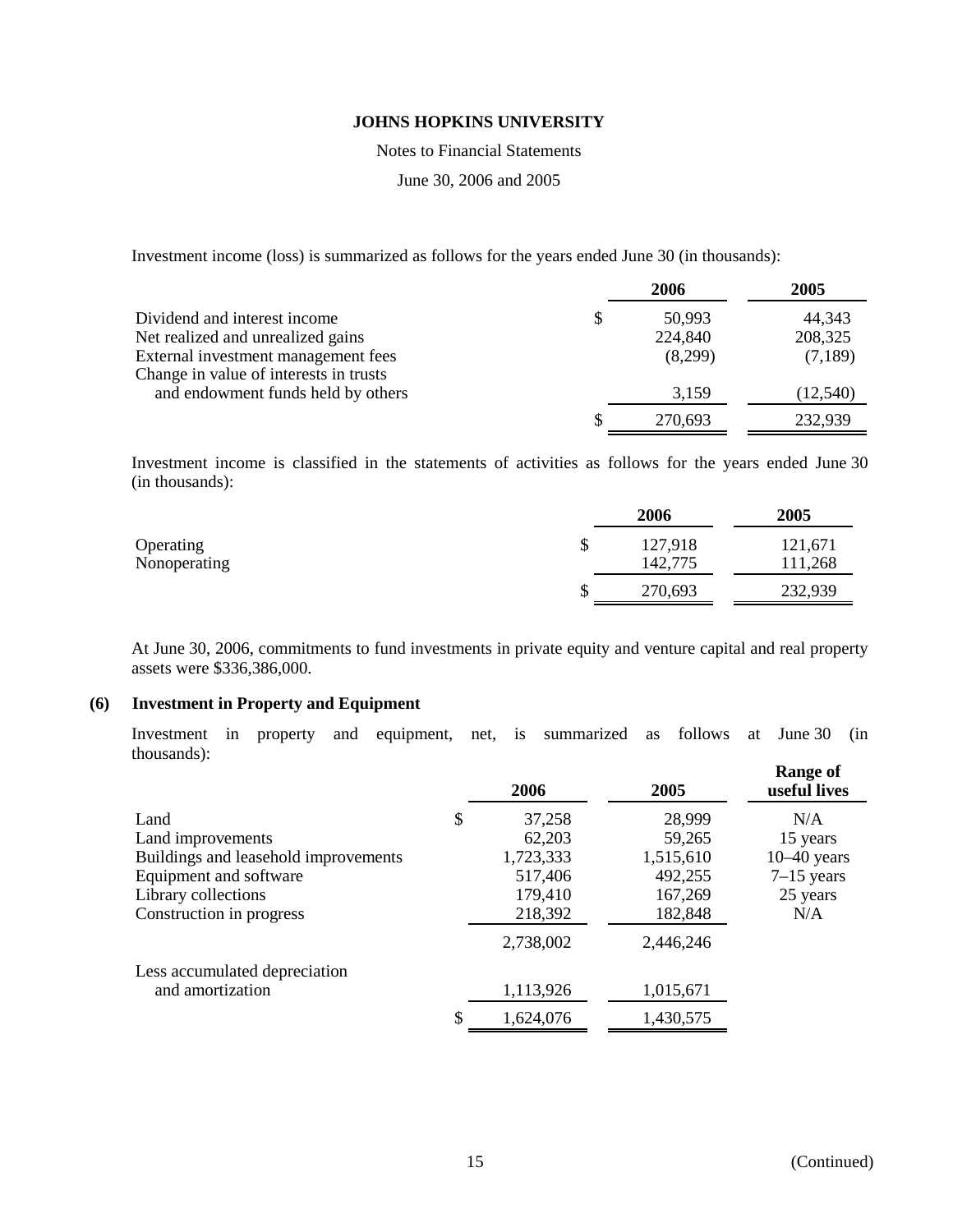Notes to Financial Statements

June 30, 2006 and 2005

## **(7) Debt**

Debt is summarized as follows at June 30 (in thousands):

|                                             |   | 2006    | 2005    |
|---------------------------------------------|---|---------|---------|
| Bonds payable                               |   | 528,968 | 537,862 |
| Notes payable                               |   | 140,601 | 146,899 |
| Commercial paper revenue notes – tax-exempt |   | 208,075 | 170,100 |
| Commercial paper revenue notes – taxable    |   | 70,988  | 70,988  |
| Capital lease obligations                   |   | 3,204   | 2,635   |
|                                             | S | 951,836 | 928,484 |
|                                             |   |         |         |

Bonds payable, all of which were issued by Maryland Health and Higher Educational Facilities Authority (MHHEFA), consist of the following at June 30 (in thousands):

|                                                                                                     | 2006          | 2005    |
|-----------------------------------------------------------------------------------------------------|---------------|---------|
| Revenue Bonds of 1983, 6.00%, due July 2007,                                                        |               |         |
| net of unamortized discount of \$70 and \$200                                                       | \$<br>2,100   | 4,010   |
| Refunding Revenue Bonds of 1997, 5.15% to 5.625%,                                                   |               |         |
| due July 2027, net of unamortized discount of \$207                                                 | 12,603        | 12,918  |
| and \$212                                                                                           |               |         |
| Refunding Revenue Bonds of 1998, 5.125% to 6.00%,                                                   |               |         |
| due July 2020, including unamortized premium of                                                     |               |         |
| \$335 and \$370                                                                                     | 143,446       | 149,675 |
| Refunding Revenue Bonds of 2001A, 4.00% to 5.00%,                                                   |               |         |
| due July 2013, including unamortized premium of                                                     | 18,210        | 18,645  |
| \$320 and \$375                                                                                     |               |         |
| Refunding Revenue Bonds of 2001B, 5.00% to 5.30%,                                                   |               |         |
| due July 2041, net of unamortized discount of \$1,352                                               |               |         |
| and \$1,365                                                                                         | 84,423        | 84,410  |
| Revenue Bonds of 2002A, 5.00%, due July 2032, net of<br>unamortized discount of \$1,533 and \$1,561 | 105,193       | 105,165 |
| Revenue Bonds of 2004A, 4.625% to 5.00%, due July 2038,                                             |               |         |
| including unamortized premium of \$1,223 and \$1,269                                                | 93,728        | 93,774  |
| Revenue Bonds of 2005A, variable rate, due July 2036                                                | 69,265        | 69,265  |
|                                                                                                     |               |         |
|                                                                                                     | \$<br>528,968 | 537,862 |

The bonds payable outstanding at June 30, 2006 are unsecured general obligations of the University. The loan agreements generally provide for semi-annual payments of interest and annual payments of principal, except that no principal payments are due on the Refunding Revenue Bonds of 2001B, the Revenue Bonds of 2002A or the Revenue Bonds of 2005A prior to maturity. The Revenue Bonds of 2005A bear interest at a variable rate which is reset on a weekly basis (3.95% at June 30, 2006) and provide for monthly payments of interest. The Revenue Bonds of 2004A provide for serial principal payments prior to maturity of \$9,100,000, \$10,000,000, \$10,000,000 and \$23,400,000 in 2020, 2024, 2029, and 2033, respectively.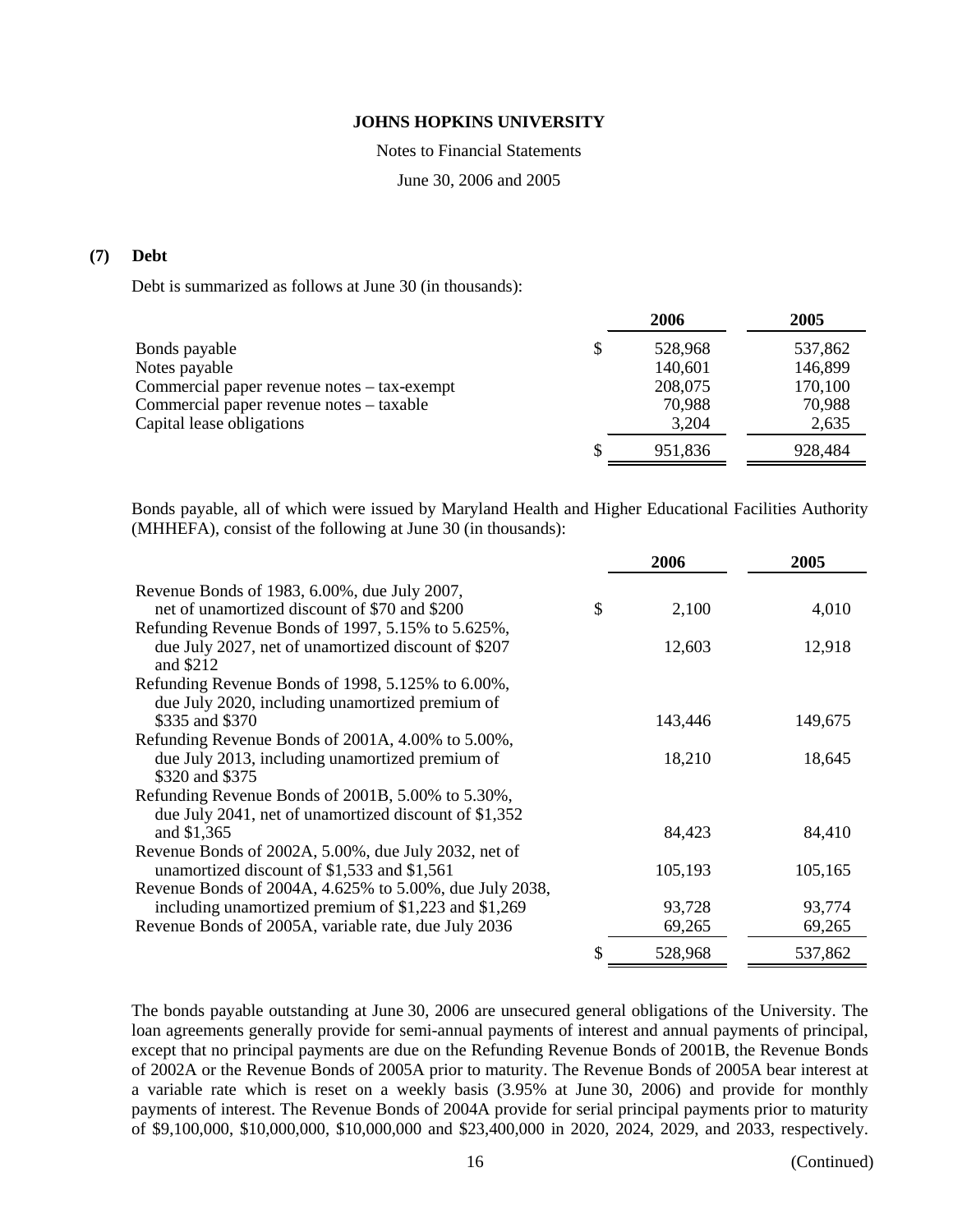Notes to Financial Statements

June 30, 2006 and 2005

The loan agreement relating to the Revenue Bonds of 1983 provides for limitations on the amount of indebtedness the University may incur.

Certain MHHEFA revenue bonds were advance refunded in 1988 using proceeds of an issue of bonds that was later refinanced. The net proceeds were irrevocably placed in trust pursuant to escrow agreements and used to purchase government securities which are payable as to principal and interest at such times and in such amounts as to pay all principal and interest on the refunded bonds. Accordingly, these bonds are considered to have been extinguished and neither the debt (\$33,135,000 at June 30, 2006) nor the irrevocable trusts are included in the balance sheets.

Notes payable consist of the following at June 30 (in thousands):

|                               | 2006        | 2005    |
|-------------------------------|-------------|---------|
| MHHEFA note due July 2007     | \$<br>5,389 | 5,635   |
| MHHEFA note due November 2015 | 36,327      | 38,963  |
| MHHEFA note due November 2020 | 14,898      | 15,477  |
| MHHEFA note due February 2025 | 4,243       | 4,370   |
| MHHEFA note due July 2026     | 5,742       | 5,853   |
| Note due June 2012, 7.29%     | 1,514       | 1,710   |
| Note due December 2019, 8.88% | 67,488      | 69,891  |
| Note due December 2006        | 5,000       | 5,000   |
|                               | 140,601     | 146,899 |

The MHHEFA notes are part of a pooled loan program. The notes are unsecured general obligations of the University, bear interest at a variable rate  $(3.95\%$  at June 30, 2006) and are due in monthly installments. Under terms of the loan agreements, the University may be required to provide security for the loans in certain circumstances.

The note due December 2019 is secured by certain of the University's property and is due in annual installments with interest payable monthly. The note due June 2012 is an unsecured general obligation of the University and is due in annual installments (with interest payable semi-annually). Under terms of the related loan agreement, the University may be required to provide security for the loan in certain circumstances. The note due December 2006 is an unsecured general obligation of the University, bears interest at a variable rate (8.50% at June 30, 2006) and provides for annual interest payments with principal payments due in full on December 1, 2006.

The aggregate annual maturities of the bonds and notes payable for the five years subsequent to June 30, 2006 are as follows: 2007, \$28,377,000; 2008, \$17,811,000; 2009, \$17,551,000; 2010, \$19,352,000 and 2011, \$20,651,000.

The commercial paper revenue notes were issued by MHHEFA. Under the commercial paper program, the University may have revenue notes outstanding of up to \$400,000,000 to finance and refinance the costs of qualified assets to July 2031. The notes are unsecured, bear interest at rates that are fixed at the date of issue and may have maturities up to 270 days from that date, although it is anticipated that the University will continuously renew maturing tax-exempt notes for a period of up to 120% of the estimated useful lives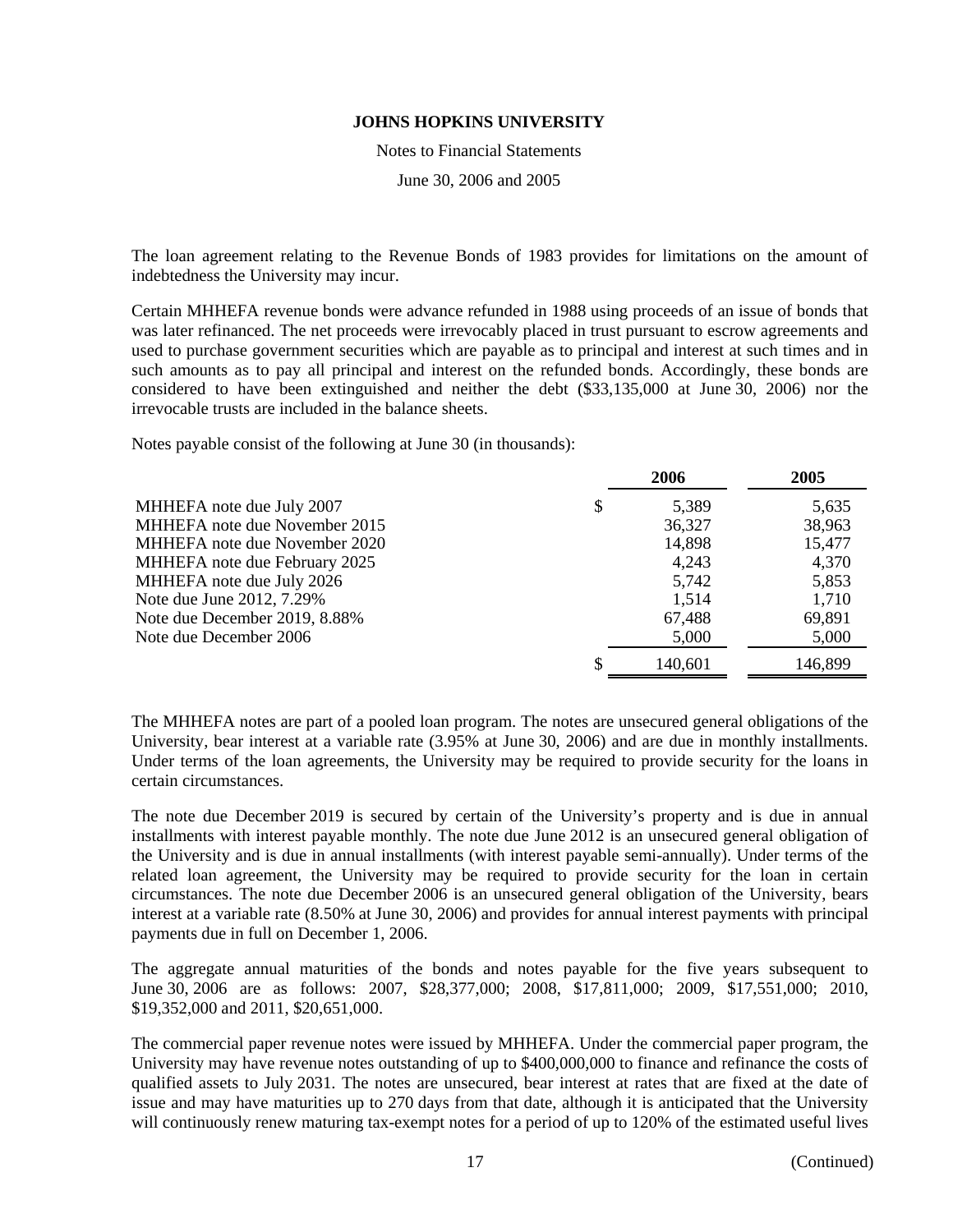Notes to Financial Statements

June 30, 2006 and 2005

of the related assets. The expected maturity amounts for the tax-exempt commercial paper revenue notes for the five years subsequent to June 30, 2006 are: 2007, \$15,256,000; 2008, \$5,225,000; 2009, \$12,610,000; 2010, \$5,797,000; and 2011, \$3,792,000. The notes outstanding at June 30, 2006 bear interest at a weighted average rate of 3.94%.

Total interest costs incurred and paid were \$44,413,000 in 2006 and \$38,232,000 in 2005, of which \$2,443,000 in 2006 and \$3,657,000 in 2005 were capitalized. Interest income of \$1,491,000 in 2006 and \$1,223,000 in 2005 earned from the investment of the unexpended proceeds of certain tax-exempt borrowings has been applied to reduce the costs of the related assets acquired.

Certain of the University's debt agreements include covenants that require the University to maintain minimum levels of financial ratios. The University was in compliance with its covenant requirements as of June 30, 2006.

Under terms of a master note agreement with a commercial bank, the University may borrow up to \$50,000,000 under a line of credit for APL working capital purposes. Advances under the line of credit are unsecured, due on demand and bear interest at a rate which varies based on certain specified market indices. There were no borrowings outstanding on the line of credit at June 30, 2006 or 2005.

#### *Interest Rate Swap Agreements*

The University has two interest rate swap agreements to reduce its interest rate risk on a portion of the commercial paper revenue notes and on the Revenue Bonds of 2005A. The agreement related to the commercial paper revenue notes extends through April 2007 and provides for the University to pay a fixed rate of 5.42% and receive a variable rate based on a notional principal amount of \$20,100,000. The agreement relating to the Revenue Bonds of 2005A extends through July 2036 and provides for the University to pay a fixed rate of 3.87% and receive a variable rate based on a notional principal amount of \$69,265,000.

The University has an additional two interest rate swap agreements to adjust its debt structure in accordance with its policy guidelines. Under the agreements, each with a notional principal amount of \$15,000,000, the University receives fixed rates of 2.97% and 3.10%, respectively, and pays floating rates through January 2009 and January 2007, respectively.

In December 2005, the University executed two forward-starting interest rate swaps to reduce its interest rate risk related to the refunding of the callable Refunding Revenue Bonds of 1997 and 1998. The agreement related to the Refunding Revenue Bonds of 1997 has an effective date of July 2007 and terminates in July 2027. The University will pay a fixed rate of 3.45% and receive a variable rate based on an initial notional amount of \$12,475,000. The agreement related to the Refunding Revenue Bonds of 1998 has an effective date of July 2008 and terminates in July 2020. The University will pay a fixed rate of 3.43% and receive a variable rate based on an initial notional amount of \$113,735,000.

The aggregate fair value of the University's interest rate swap agreements as of June 30, 2006 was \$8,428,000 and is reported as other assets.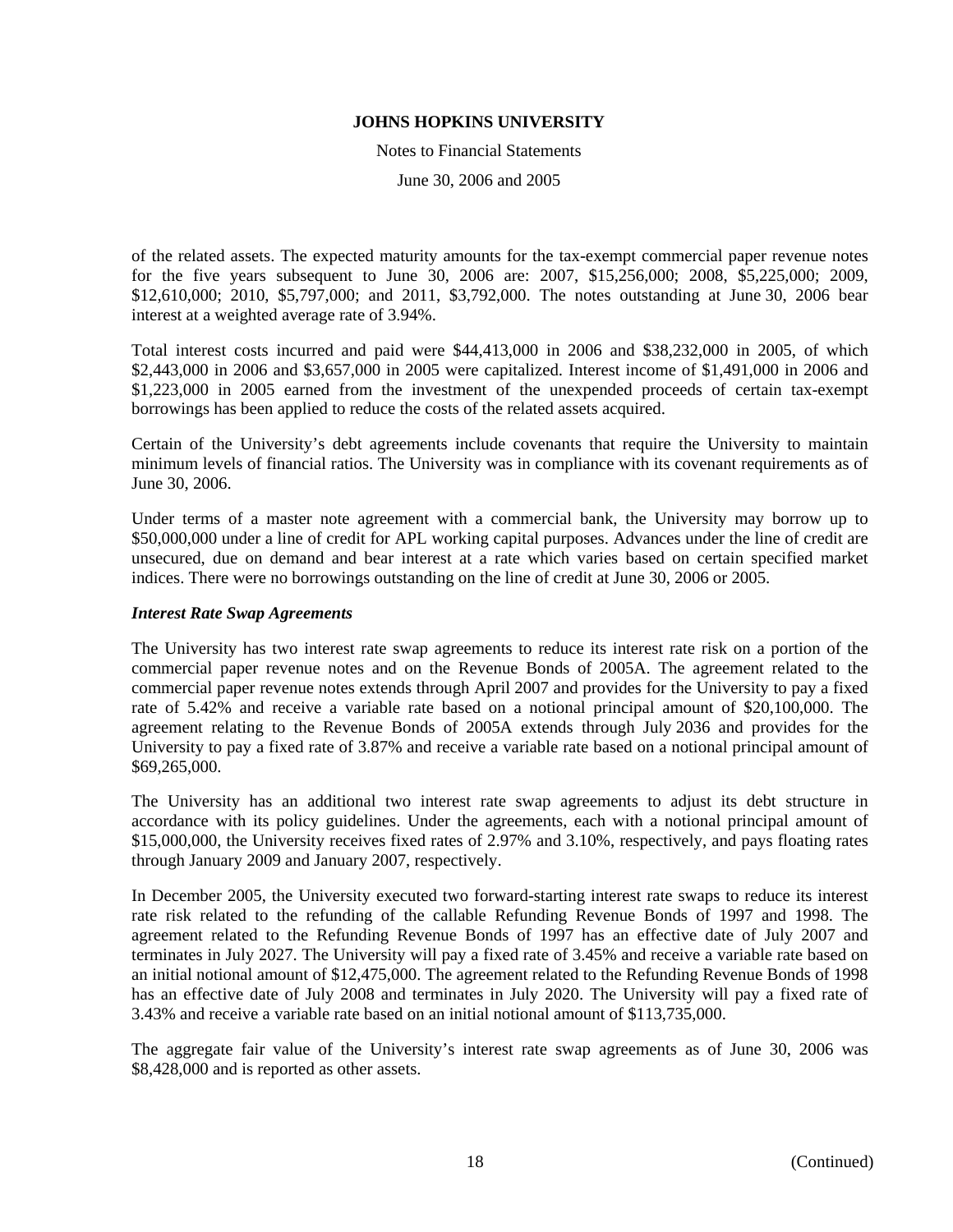Notes to Financial Statements

June 30, 2006 and 2005

#### *Fair Value*

The estimated fair value of the University's debt is determined based on quoted market prices for publicly traded issues and on the discounted future cash payments to be made for other issues. The discount rates used approximate current market rates for loans or groups of loans with similar maturities and credit quality. The carrying amount and estimated fair value of the University's debt are summarized as follows at June 30 (in thousands):

|                                | 2006               |                                | 2005               |                                |
|--------------------------------|--------------------|--------------------------------|--------------------|--------------------------------|
|                                | Carrying<br>amount | <b>Estimated</b><br>fair value | Carrying<br>amount | <b>Estimated</b><br>fair value |
| Variable rate debt             | 71.599             | 71,599                         | 75,298             | 75,298                         |
| Fixed rate debt                | 601,174            | 625,157                        | 612,098            | 645,358                        |
| Commercial paper revenue notes | 279,063            | 279,063                        | 241,088            | 241,088                        |
|                                | 951,836            | 975,819                        | 928,484            | 961,744                        |

Fair value estimates are made at a specific point in time, are subjective in nature and involve uncertainties and matters of judgment. The University is not required to settle its debt obligations at fair value and settlement is not possible in some cases because of the terms under which the debt was issued.

# **(8) Refundable Advances from the United States Government**

Funds provided by the United States Government under the Federal Perkins, Nursing and Health Professions Student Loan programs are loaned to qualified students, administered by the University, and may be reloaned after collections. These funds are ultimately refundable to the government and are included in obligations under deferred compensation agreements and other long-term liabilities. These advances totaled \$29,638,000 and \$30,344,000 at June 30, 2006 and 2005, respectively.

## **(9) Net Assets**

Under U.S. generally accepted accounting principles for external financial reporting by not-for-profit organizations, unrestricted net assets are those which are not subject to donor-imposed restrictions. The practices used by the University for internal financial management and reporting purposes differ in certain respects from the practices prescribed for external financial reporting purposes, particularly with respect to the timing of recognition of the release of donor-imposed restrictions on contributions and related investment income and gains. In addition, certain net assets classified as unrestricted for external financial reporting purposes are designated for specific purposes or uses under various internal operating and administrative practices of the University. As a result, substantially all of the net assets classified as unrestricted as of June 30, 2006 and 2005 have been invested in property and equipment or are designated for specific uses.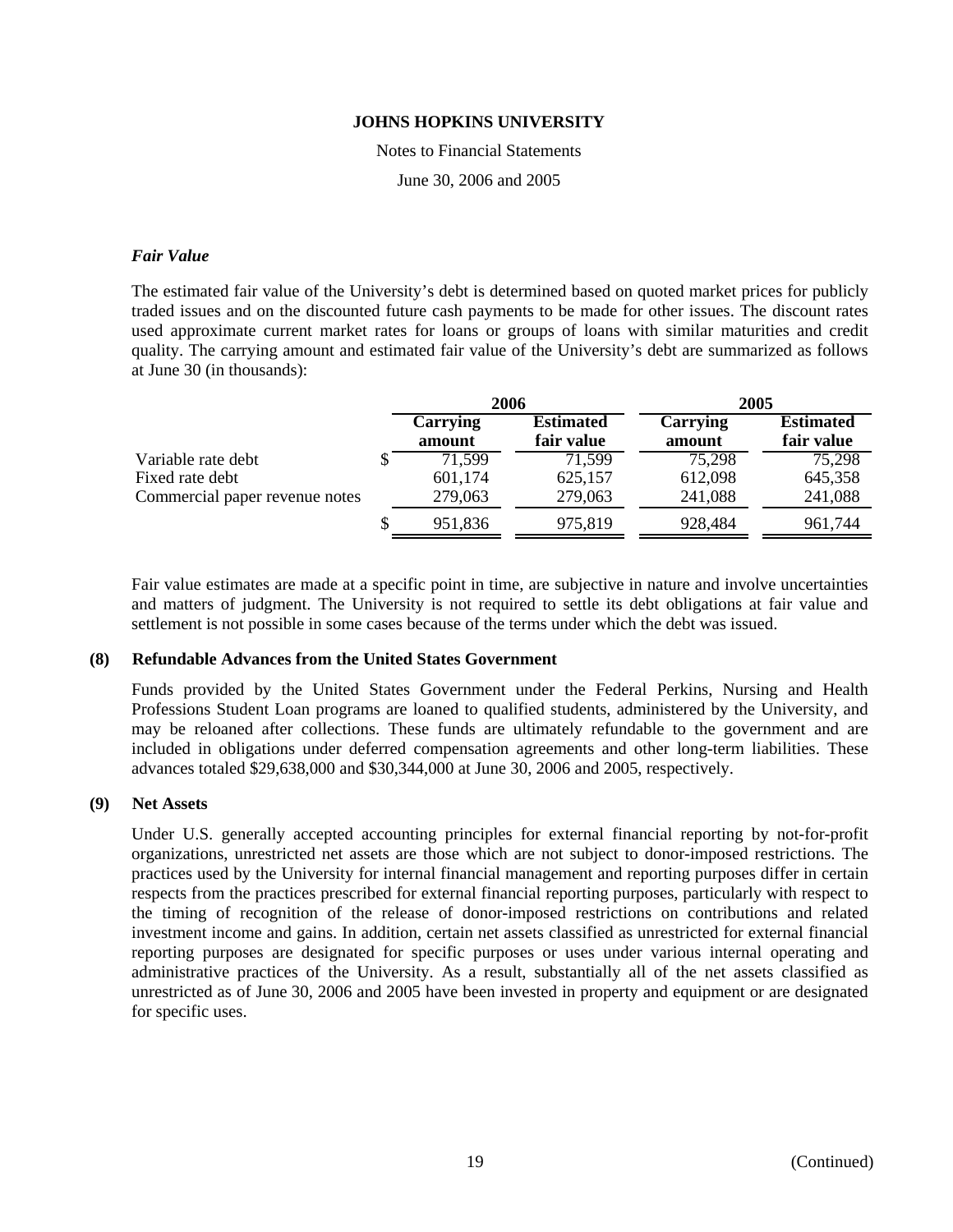Notes to Financial Statements

June 30, 2006 and 2005

Unrestricted net assets consist of the following at June 30 (in thousands):

|                                                          | 2006      | 2005      |
|----------------------------------------------------------|-----------|-----------|
| Net investment in property and equipment                 | 679,951   | 568,920   |
| APL stabilization, contingency and research fund,        |           |           |
| excluding net investment in property and equipment       | 113,586   | 107,451   |
| Funds designated for divisional and departmental support | 1,398,494 | 1,321,585 |
| Student loan funds                                       | 13,133    | 13,498    |
|                                                          | 2,205,164 | 2,011,454 |

Temporarily restricted net assets consist of the following at June 30 (in thousands):

|                                                          | 2006          | 2005    |
|----------------------------------------------------------|---------------|---------|
| Contributions designated for departmental and divisional |               |         |
| support or facilities                                    | \$<br>353,842 | 337,519 |
| Split interest agreements                                | 36,201        | 28,716  |
| Land subject to time and purpose restrictions            | 49,400        | 48,700  |
|                                                          | 439.443       | 414,935 |

Permanently restricted net assets consist of the following at June 30 (in thousands):

|                               | 2006      | 2005    |
|-------------------------------|-----------|---------|
| Perpetual endowment funds     | 928,800   | 888,392 |
| Interests in perpetual trusts | 53,898    | 50,585  |
| Split interest agreements     | 36,719    | 32,596  |
|                               | 1.019.417 | 971,573 |

#### **(10) Affiliated Organizations**

## *(a) The Johns Hopkins Health System Corporation (JHHS)*

JHHS is incorporated and governed separately from the University and is the parent entity of an academically based health system which includes the Hospital, The Johns Hopkins Bayview Medical Center, Howard County General Hospital and other related organizations. The University and JHHS have established a Board of Johns Hopkins Medicine (JHM) to direct, integrate and coordinate the clinical activities of the two organizations. JHM does not have the authority to incur debt or issue guarantees and its annual budgets require the approval of the boards of trustees of both the University and JHHS. The University and JHHS have initiated development and implementation of an Enterprise Resource Planning System (ERP), and agreed to share in the total cost of the ERP project. In 2006 and 2005, JHHS' share of the project costs was \$15,337,000 and \$18,029,000, respectively. In 2006, the University contributed \$10,000,000 to JHHS to support certain JHHS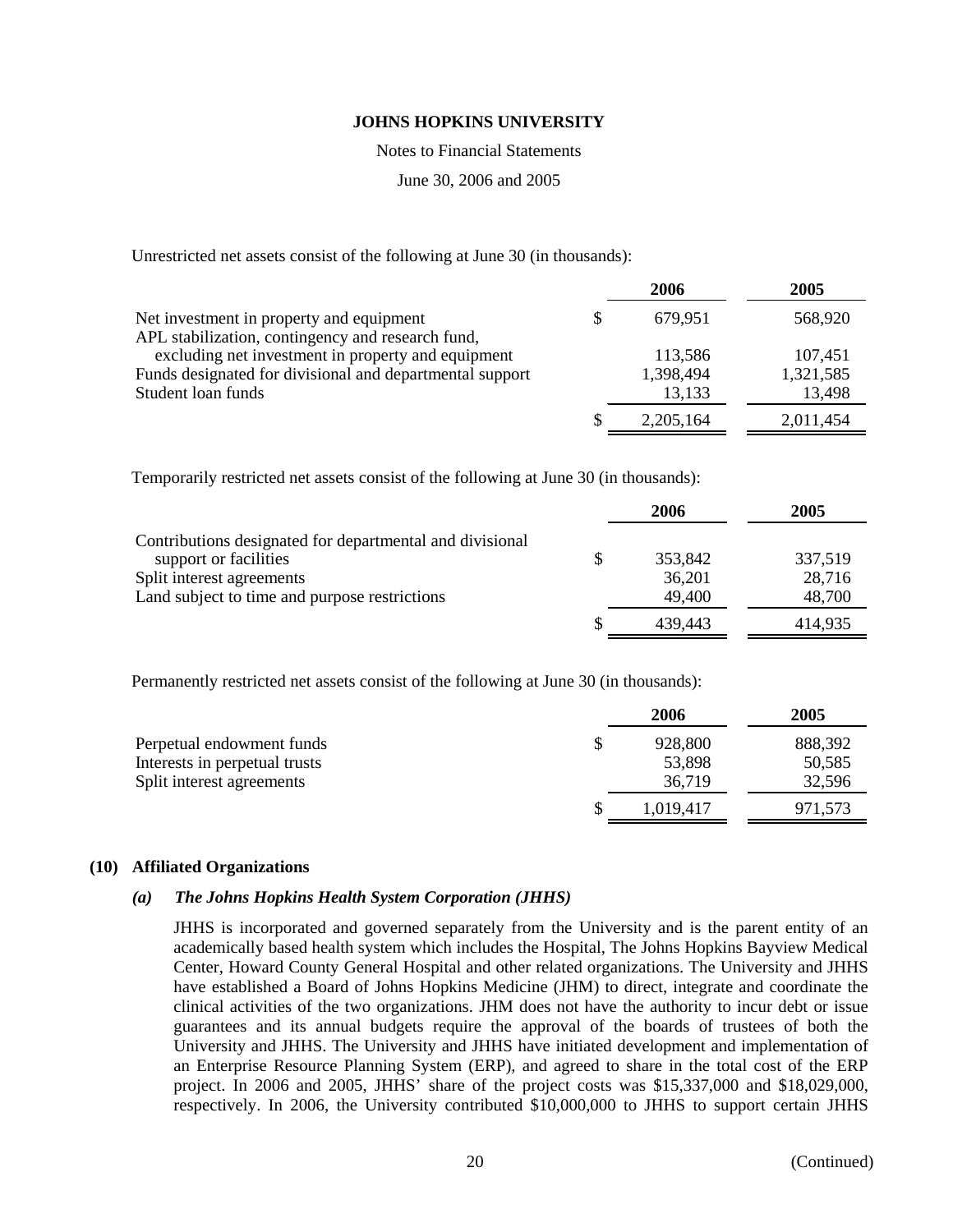Notes to Financial Statements

June 30, 2006 and 2005

initiatives, including but not limited to JHHS facility renovation and construction, which is reported as operating expenses in the statement of activities.

### *(b) The Hospital*

The Hospital is a member of JHHS and serves as the primary teaching facility of the University's School of Medicine. Because of the closely related nature of their operations, the University and Hospital share facilities and provide services to each other to fulfill their purposes more effectively. The sharing of facilities and services is negotiated annually and set forth in a Joint Administrative Agreement (JAA). Costs charged to the Hospital under the JAA, related primarily to the provision of professional medical services by the University, aggregated \$117,722,000 in 2006 and \$108,600,000 in 2005 and are included in reimbursements from affiliated institutions in the statements of activities. Costs charged to the University under the JAA, related primarily to rental of space in Hospital facilities under a renewable one-year lease, aggregated \$75,340,000 in 2006 and \$65,000,000 in 2005 and are included in operating expenses in the statements of activities. In 2006, the University contributed \$7,236,000 to the Hospital limited to facilities renovations and construction which is reported as nonoperating expenses in the statement of activities.

#### **(11) Pension and Postretirement Benefit Plans**

The University has several pension plans that are available to substantially all full-time employees. Most of these plans are defined contribution plans for which the University's policy is to fund pension costs as accrued. The University also has a defined benefit pension plan covering bargaining unit employees and those classified as support staff. Pension expense was \$119,327,000 in 2006 and \$107,574,000 in 2005, including \$105,223,000 and \$99,154,000 respectively, related to defined contribution plans. APL's defined contribution plan accounted for \$33,992,000 in 2006 and \$31,594,000 in 2005 of the total pension expense.

The University has retiree benefits plans that provide postretirement medical benefits to employees, including those at APL, who meet specified minimum age and service requirements at the time they retire. The University pays a portion of the cost of participants' medical insurance coverage. The University's portion of the cost for an individual participant depends on various factors, including the age, years of service and time of retirement or retirement eligibility of the participant. The University has established a trust fund for its retiree benefits plans and intends to make contributions to the fund approximately equal to the annual net postretirement benefit cost.

The Medicare Prescription Drug, Improvement and Modernization Act of 2003 (the Act) was signed into law on December 8, 2003. The Act introduced a Medicare prescription-drug benefit beginning in 2006 as well as a federal subsidy to sponsors of retiree health care plans that provide a benefit at least "actuarially equivalent" to the Medicare benefit. Management concluded that the University's plans are at least "actuarially equivalent" to the Medicare benefit and, accordingly, has included the federal subsidy from the Act in the normal year-end measurement process for the retiree benefit plans at June 30, 2006 and 2005.

Effective July 1, 2005, the APL plan was amended to remove the integration with the Act and elect the federal subsidy approach beginning January 1, 2006. The net effect of the amendment was an increase in the APL's net benefit obligation of approximately \$5,000,000 at June 30, 2005 which is reported as an increase in the net benefit obligation due to a plan amendment of \$29,580,000, partially offset by an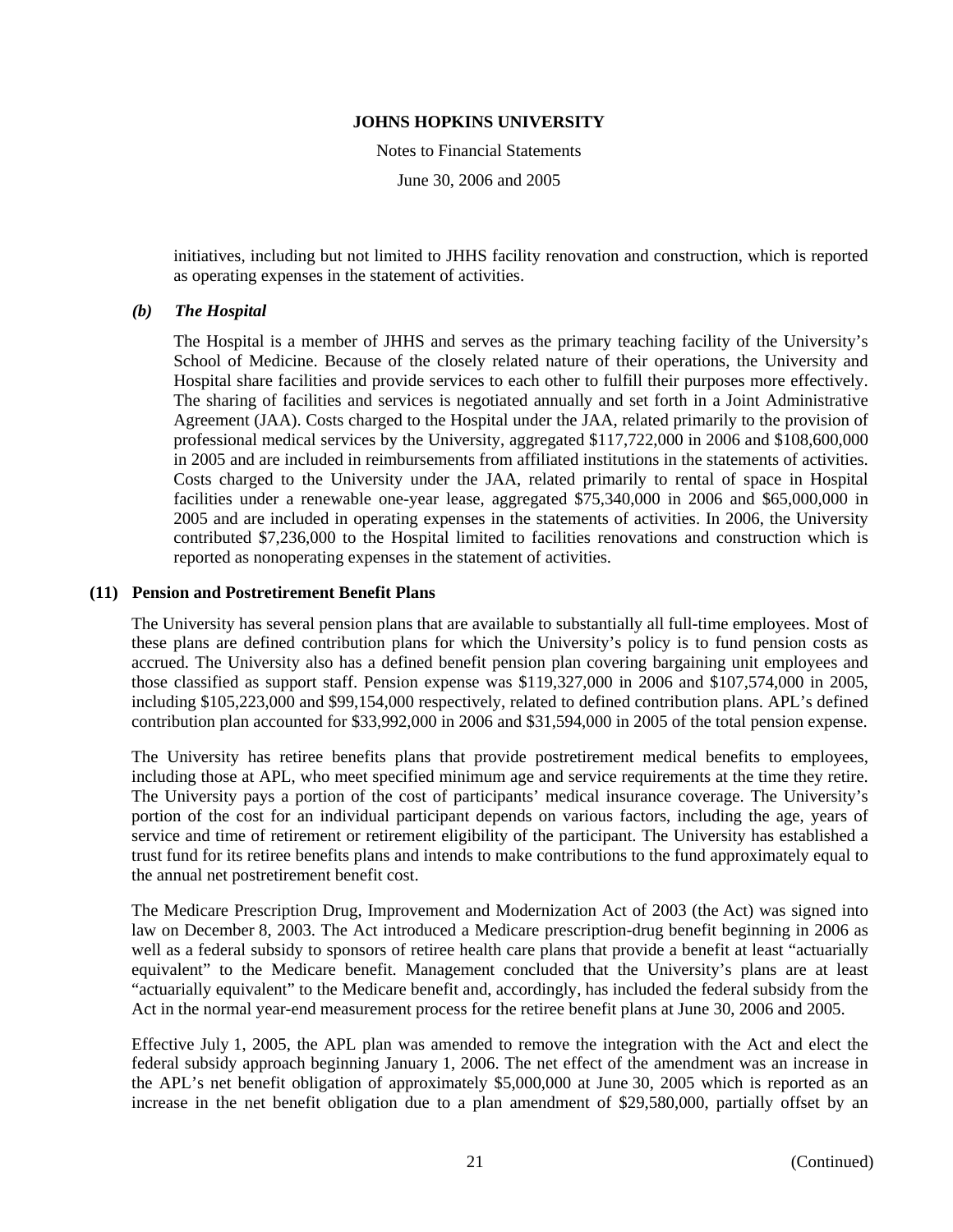Notes to Financial Statements

June 30, 2006 and 2005

actuarial experience gain of \$24,580,000. Actuarial gains and losses in 2006 and 2005 are attributable primarily to changes in the discount rate.

The University uses a June 30 measurement date for its defined benefit pension plan and retiree benefit plans. Information relating to the benefit obligation, assets and funded status of the defined benefit pension plan and the postretirement benefit plans as of and for the years ended June 30, 2006 and 2005 is summarized as follows (in thousands):

|                                      |    | Pension plan |           | <b>Postretirement plans</b> |           |  |
|--------------------------------------|----|--------------|-----------|-----------------------------|-----------|--|
|                                      |    | 2006         | 2005      | 2006                        | 2005      |  |
| Change in benefit obligation:        |    |              |           |                             |           |  |
| Benefit obligation at beginning      |    |              |           |                             |           |  |
| of year                              | \$ | 280,468      | 227,780   | 216,160                     | 173,534   |  |
| Service cost                         |    | 15,276       | 11,940    | 8,761                       | 5,392     |  |
| Interest cost                        |    | 14,551       | 13,816    | 9,987                       | 10,553    |  |
| Plan participant contributions       |    |              |           | 3,445                       | 2,831     |  |
| Plan amendment                       |    |              |           |                             | 29,580    |  |
| Actuarial (gain) loss                |    | (43, 695)    | 34,870    | (50, 450)                   | 6,077     |  |
| Benefits paid                        |    | (8,551)      | (7,938)   | (11, 887)                   | (11,807)  |  |
| Benefit obligation at end of year    |    | 258,049      | 280,468   | 176,016                     | 216,160   |  |
| Change in plan assets:               |    |              |           |                             |           |  |
| Fair value of plan assets at         |    |              |           |                             |           |  |
| beginning of year                    |    | 219,576      | 211,298   | 102,444                     | 84,624    |  |
| Actual return on plan assets         |    | 16,204       | 16,216    | 9,982                       | 8,367     |  |
| University contributions             |    | 7,923        |           | 15,795                      | 18,429    |  |
| Plan participant contributions       |    |              |           | 3,445                       | 2,831     |  |
| Benefits paid                        |    | (8,551)      | (7,938)   | (11,887)                    | (11,807)  |  |
| Fair value of plan assets at end     |    |              |           |                             |           |  |
| of year                              |    | 235,152      | 219,576   | 119,779                     | 102,444   |  |
| Funded status                        |    | (22, 897)    | (60, 892) | (56, 237)                   | (113,716) |  |
| Unrecognized net actuarial loss      |    | 9,915        | 53,819    | 24,611                      | 79,771    |  |
| Unamortized prior service cost       |    | 1,249        | 1,521     | 19,157                      | 20,627    |  |
| Unrecognized transition obligation   |    |              |           | 10,544                      | 12,050    |  |
| Additional minimum pension liability |    |              | (22,012)  |                             |           |  |
| Accrued benefit cost                 | S  | (11, 733)    | (27, 564) | (1,925)                     | (1,268)   |  |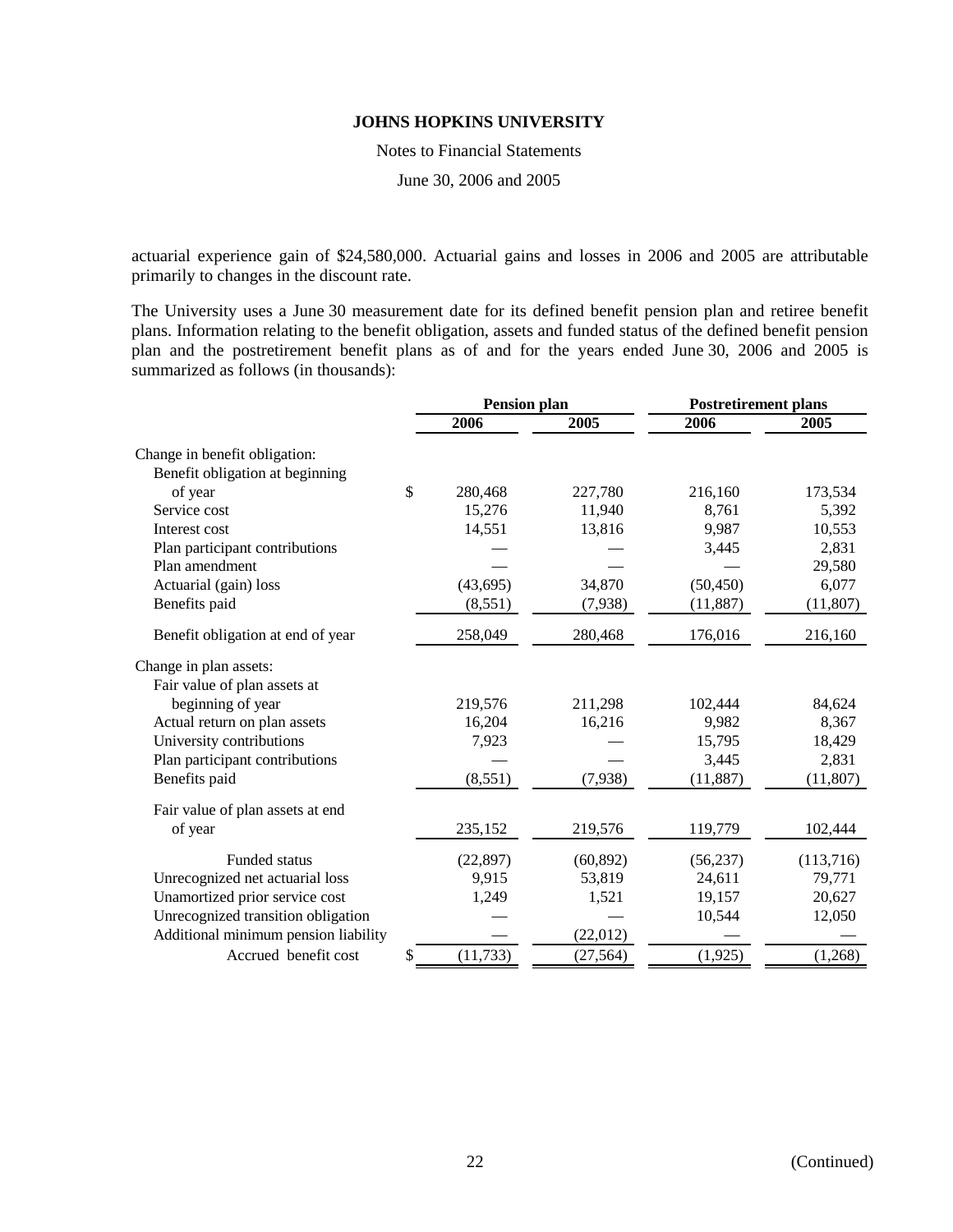Notes to Financial Statements

June 30, 2006 and 2005

|                                                            | <b>Pension plan</b> |           | <b>Postretirement plans</b> |         |  |
|------------------------------------------------------------|---------------------|-----------|-----------------------------|---------|--|
|                                                            | 2006                | 2005      | 2006                        | 2005    |  |
| Amounts recognized in the financial<br>statements include: |                     |           |                             |         |  |
| Accrued expenses                                           | \$<br>(11, 733)     | (5,552)   | (1,925)                     | (1,268) |  |
| Other assets                                               |                     | 1,521     |                             |         |  |
| Other long-term liabilities                                |                     | (23, 533) |                             |         |  |
| Net amount recognized                                      | (11, 733)           | (27, 564) | (1, 925)                    | (1,268) |  |

For the pension plan, the benefit obligation is the projected benefit obligation. For the postretirement plans, the benefit obligation is the accumulated postretirement benefit obligation. The accumulated benefit obligation for the pension plan was \$232,059,000 at June 30, 2006 and \$248,661,000 at June 30, 2005.

At June 30, 2005, the accumulated benefit obligation for the pension plan exceeded the plan's assets. The unfunded accumulated benefit obligation was recognized as a minimum pension liability adjustment of \$22,012,000 that was reported as a nonoperating change in unrestricted net assets in the statement of activities for 2005, and the additional minimum pension liability was reported with other long-term liabilities and the intangible asset was reported with other assets in the balance sheet. At June 30, 2006, the pension plan's assets exceeded the accumulated benefit obligation resulting in elimination of the additional minimum pension liability and intangible asset in 2006, which was reported as a nonoperting change in unrestricted net assets in the statement of activities.

The net pension cost includes the following components for the years ended June 30 (in thousands):

|                                                 | 2006     | 2005     |
|-------------------------------------------------|----------|----------|
| Service cost                                    | 15,276   | 11,940   |
| Interest cost on accumulated benefit obligation | 14,551   | 13,816   |
| Amortization of prior service cost              | 272      | 273      |
| Amortization of actuarial loss                  | 2,275    |          |
| Expected return on plan assets                  | (18,270) | (17,609) |
|                                                 | 14,104   | 8,420    |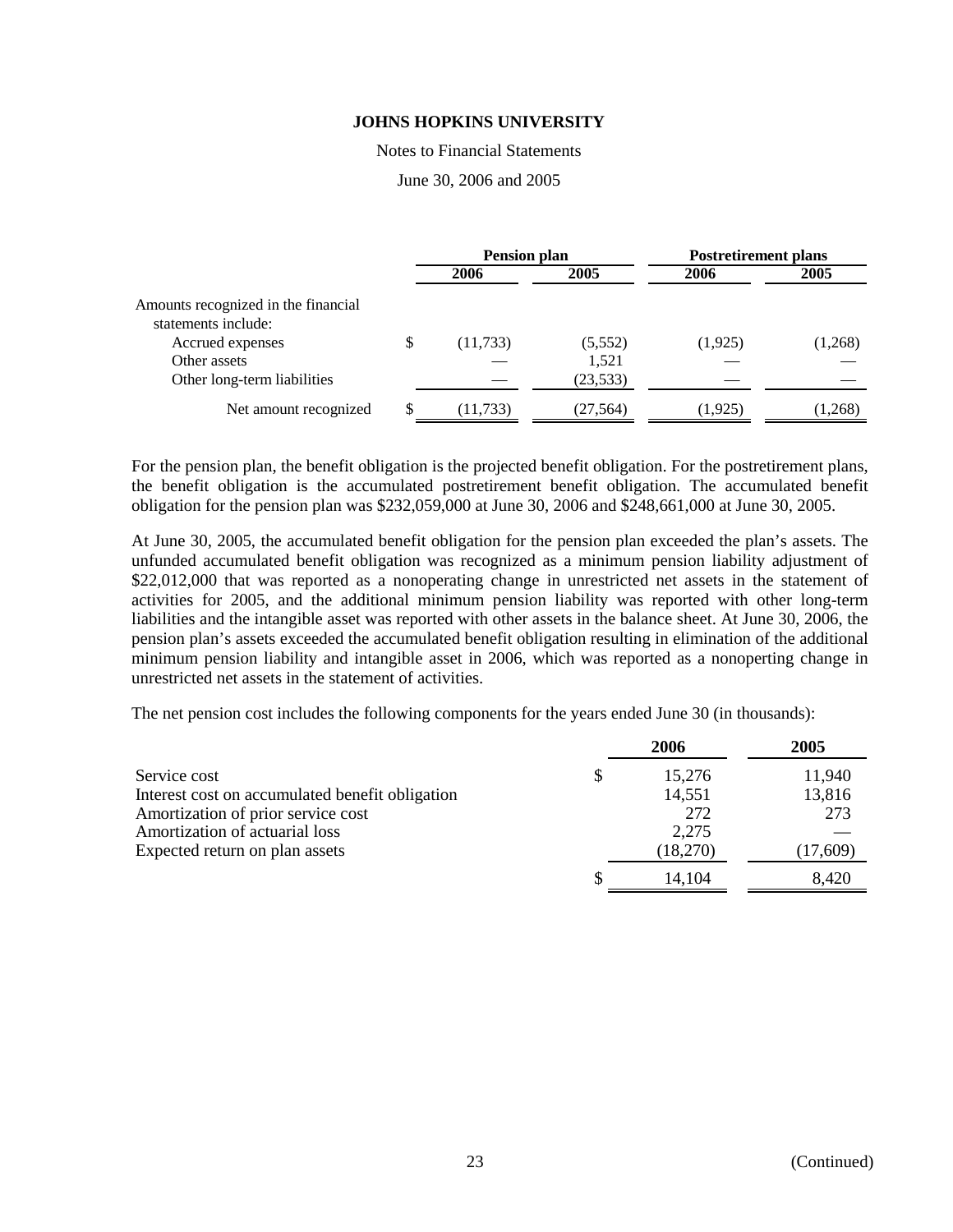Notes to Financial Statements

June 30, 2006 and 2005

The postretirement benefit cost includes the following components for the years ended June 30 (in thousands):

|                                                 | 2006        | 2005    |
|-------------------------------------------------|-------------|---------|
| Service cost                                    | \$<br>8,761 | 5,392   |
| Interest cost on accumulated benefit obligation | 9,987       | 10,553  |
| Amortization of transition obligation           | 1,506       | 1,506   |
| Amortization of prior service cost              | 1,470       | (552)   |
| Amortization of actuarial loss                  | 2,335       | 3,629   |
| Expected return on plan assets                  | (7, 411)    | (6,095) |
|                                                 | 16,648      | 14,433  |

The weighted average assumptions used to determine benefit obligations and net periodic benefit costs are as follows:

|                                       | <b>Pension plan</b> |       | <b>Postretirement plans</b> |        |  |
|---------------------------------------|---------------------|-------|-----------------------------|--------|--|
|                                       | 2006                | 2005  | 2006                        | 2005   |  |
| Weighted average assumptions at       |                     |       |                             |        |  |
| June $30:$                            |                     |       |                             |        |  |
| Discount rate                         | 6.25%               | 5.25% | 6.25%                       | 5.25%  |  |
| Expected rate of return on plan       |                     |       |                             |        |  |
| assets                                | 8.50%               | 8.50% | 7.00%                       | 7.00%  |  |
| Rate of increase in health care       |                     |       |                             |        |  |
| costs for next year                   | N/A                 | N/A   | 9.00%                       | 10.00% |  |
| Weighted average assumptions used to  |                     |       |                             |        |  |
| determine net periodic benefit cost:  |                     |       |                             |        |  |
| Discount rate                         | 5.25%               | 6.25% | 5.25%                       | 6.25%  |  |
| Expected rate of return on plan       |                     |       |                             |        |  |
| assets                                | 8.50%               | 8.50% | 7.00%                       | 7.00%  |  |
| Rate of compensation increase         | 4.00%               | 4.00% | N/A                         | N/A    |  |
| Rate of increase in health care costs | N/A                 | N/A   | 10.00%                      | 11.00% |  |

The rate of increase in health care costs was assumed to decrease to 5.5% in 2011 and to remain at that level thereafter. Assumed health care cost trend rates have a significant effect on the reported postretirement benefit cost and obligation. A one-percentage point change in the assumed rates used at June 30, 2006, would have the following effects (in thousands):

|                                            | Increase | <b>Decrease</b> |
|--------------------------------------------|----------|-----------------|
| Total service and interest cost components | 2.869    | (2,141)         |
| Postretirement benefit obligation          | 19,824   | (15.428)        |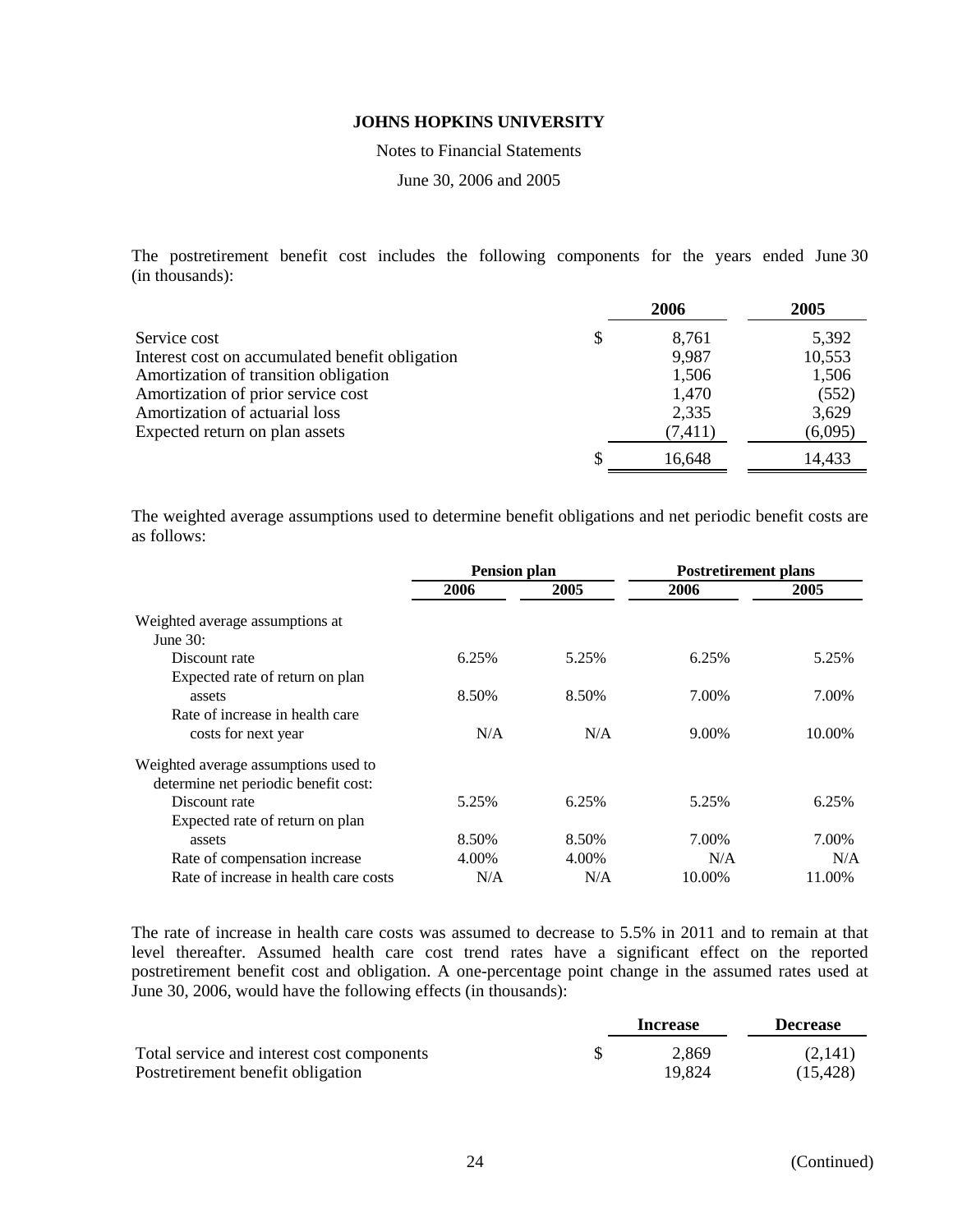Notes to Financial Statements June 30, 2006 and 2005

#### *Plans' Assets*

The University's investment objective for the plans' assets is to meet the benefit obligations while minimizing required future University contributions. The investment strategies focus on asset class diversification, liquidity to meet benefit payments and an appropriate balance of long-term investment return and risk. Target ranges for asset allocations are determined by matching the actuarial projections of the plans' future liabilities and benefit payments with expected long-term rates of return on the assets, taking into account investment return volatility and correlations across asset classes. Plan assets are diversified across several investment managers and are generally invested in mutual funds that are selected to track broad market equity and bond indices. Investment risk is carefully controlled with plan assets rebalanced to target allocations on a periodic basis and continual monitoring of investment managers' performance relative to the investment guidelines established with each investment manager.

The University's target asset and actual asset allocation by category as of June 30, 2006 and 2005 are as follows:

|                                 |               | <b>Actual allocation</b> |      |                             |      |  |  |
|---------------------------------|---------------|--------------------------|------|-----------------------------|------|--|--|
|                                 | <b>Target</b> | Pension plan             |      | <b>Postretirement plans</b> |      |  |  |
|                                 | allocation    | 2006                     | 2005 | 2006                        | 2005 |  |  |
| United States equity securities | 54%           | 53%                      | 53%  | 50%                         | 50%  |  |  |
| International equity securities | 11            | 12                       |      | 13                          | 15   |  |  |
| Debt securities                 | 35            | 32                       | 36   | 34                          | 32   |  |  |
| Cash and cash equivalents       |               |                          | h    |                             |      |  |  |
|                                 | 100%          | 100%                     | 100% | 100%                        | 100% |  |  |

The weighted average expected long-term rate of return for the plans' total assets is based on the expected return of each of the above categories based on the median of the target allocation for each investment class. Based on historical experience, the University expects that the plans' asset managers will provide a modest (0.5% to 1.0% per annum) premium to their respective market benchmark indices.

#### *Cash Flows*

The University expects to contribute \$14,928,000 to its postretirement benefit plans in 2007, including \$6,640,000 related to APL. The University expects to contribute \$8,500,000 to the pension plan in 2007.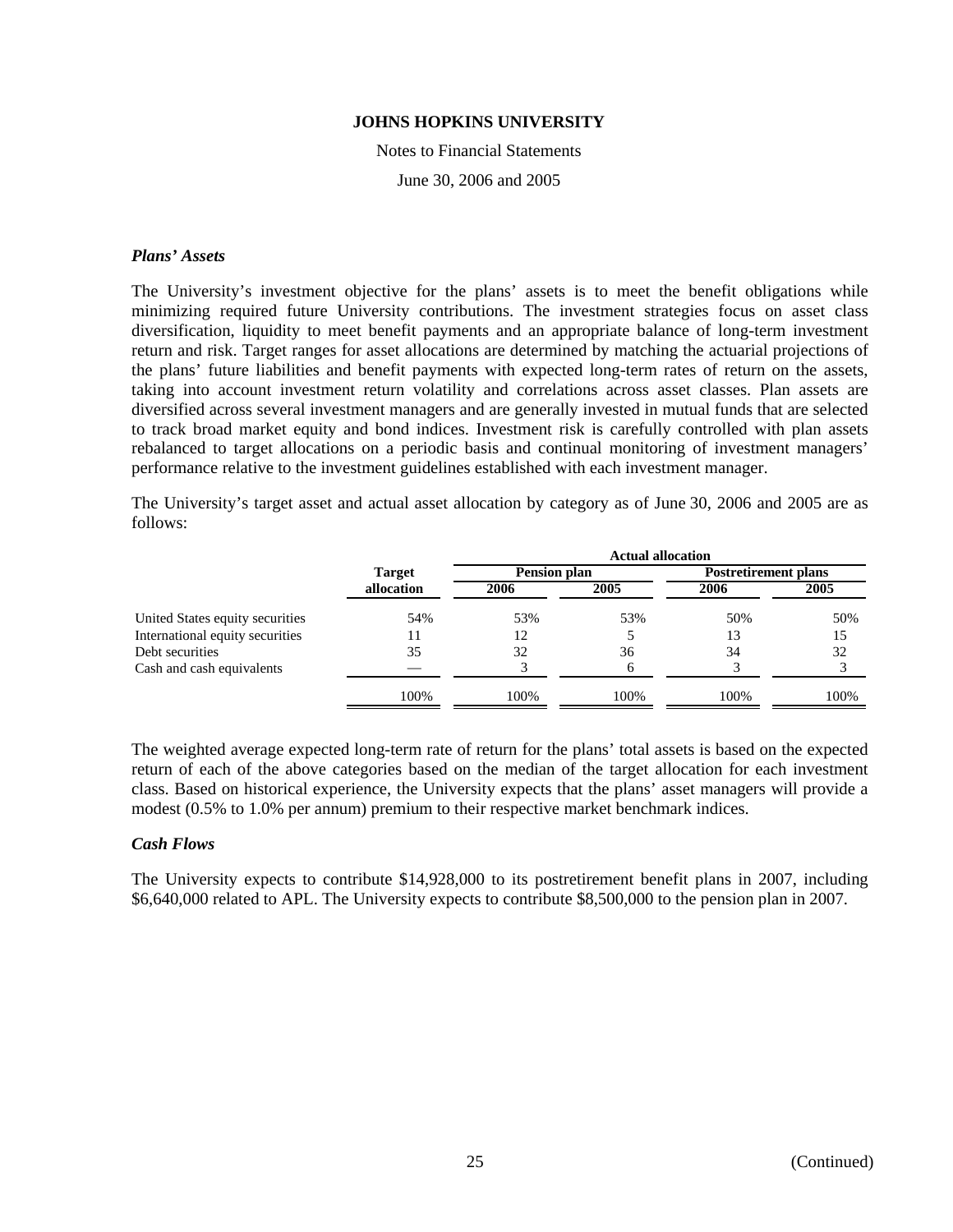Notes to Financial Statements

June 30, 2006 and 2005

The benefits expected to be paid in the five years subsequent to June 30, 2006 and in aggregate for the five years thereafter are as follows (in thousands):

|           | <b>Pension</b><br>plan | <b>Postretirement</b><br>plans |
|-----------|------------------------|--------------------------------|
| 2007      | \$<br>8,957            | 8,631                          |
| 2008      | 9,427                  | 8,722                          |
| 2009      | 10,069                 | 8,886                          |
| 2010      | 10,777                 | 9,067                          |
| 2011      | 11,484                 | 9,207                          |
| 2012-2016 | 76,985                 | 51,697                         |

#### **(12) Functional Expense Information**

Operating expenses by function are summarized as follows for the years ended June 30 (in thousands):

|                                              | 2006            | 2005      |
|----------------------------------------------|-----------------|-----------|
| Instruction, research and clinical practice: |                 |           |
| Academic and support divisions               | \$<br>2,037,442 | 1,917,289 |
| APL contracts                                | 664,595         | 628,965   |
| Student services                             | 67,559          | 58,741    |
| <b>Libraries</b>                             | 33,071          | 31,620    |
| General services and administration          | 210,480         | 196,518   |
| Auxiliary enterprises                        | 69,695          | 67,706    |
|                                              | 3,082,842       | 2,900,839 |

Costs related to the operation and maintenance of property, including depreciation of property and equipment and interest on related debt, are allocated to program and supporting activities based upon periodic inventories of facilities. Fundraising costs were not significant in 2006 or 2005.

#### **(13) Lease Commitments**

As described in note 10, the University leases certain facilities from the Hospital under a renewable one-year lease which provides for a rent equal to the cost to the Hospital of providing and maintaining the facilities. This lease has been renewed for the year ending June 30, 2007.

The University leases certain other facilities used in its academic and research operations under long-term operating leases expiring at various dates to 2020, subject to renewal options in certain cases. Certain of these facilities are leased from Dome Corporation or other affiliated organizations.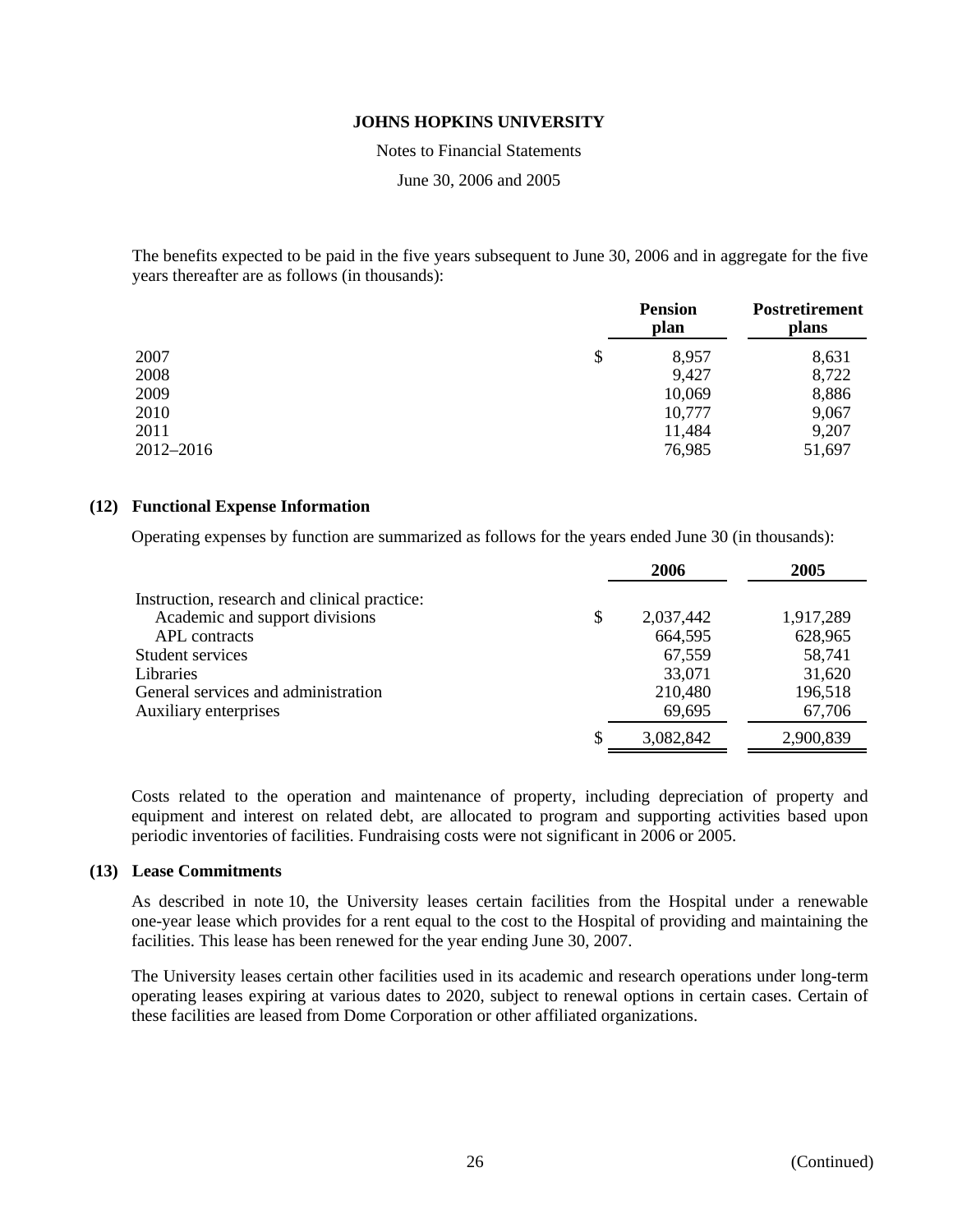Notes to Financial Statements

June 30, 2006 and 2005

The aggregate annual minimum guaranteed rents to be paid to the expiration of the initial terms of these leases are as follows at June 30 (in thousands):

|            | <b>Affiliates</b> | <b>Others</b> | <b>Total</b> |
|------------|-------------------|---------------|--------------|
| 2007       | \$<br>16,098      | 17,751        | 33,849       |
| 2008       | 9,867             | 20,520        | 30,387       |
| 2009       | 7,554             | 20,664        | 28,218       |
| 2010       | 7,478             | 16,071        | 23,549       |
| 2011       | 6,613             | 13,584        | 20,197       |
| After 2011 | 6,190             | 66,674        | 72,864       |
|            | 53,800            | 155,264       | 209,064      |

# **(14) Other Commitments and Contingencies**

The University has the following additional commitments and guarantees relating to affiliated organizations:

- The University has guaranteed payment of principal and interest on the Series 2005B Bonds issued by MHHEFA for Johns Hopkins Medical Institutions Utilities, LLC (JHMI Utilities). JHMI Utilities is equally owned by the Hospital and the University. The proceeds of the 2005B Bonds (\$24,300,000) and the 2005A Bonds (\$24,545,000) guaranteed by the Hospital are to finance the construction, renovation and equipping of a central power plant serving primarily the facilities of the Hospital and University in east Baltimore. The University's guarantee continues until maturity of the bonds in 2035.
- The University has also provided guarantees of principal and interest payments related to loans granted to JHMI Utilities under the MHHEFA Pooled Loan Program. These loans of up to \$31,455,000, in addition to pooled loans of up to \$23,199,000 guaranteed by the Hospital, will also be used to finance the central power plant project. The University's guarantees continue until maturity of the loans in 2013.
- The University has guaranteed payment of a specified percentage of annual debt service payments (up to an annual maximum of \$385,000) due under a loan issued by MHHEFA to JHHS to finance the acquisition of Howard County General Hospital. This guarantee continues until maturity of the loan in 2033.
- The University has guaranteed payment of up to \$1,400,000 of debt obligations of Dome Corporation under terms of a credit enhancement agreement relating to financing of certain properties and, together with JHHS, has agreed to provide Dome Corporation with funds required, if any, to meet its obligations under the agreement.
- The University, through a participation agreement with an unrelated third party, has guaranteed payment of certain financing of East Baltimore Development, Inc. up to \$4,730,000.